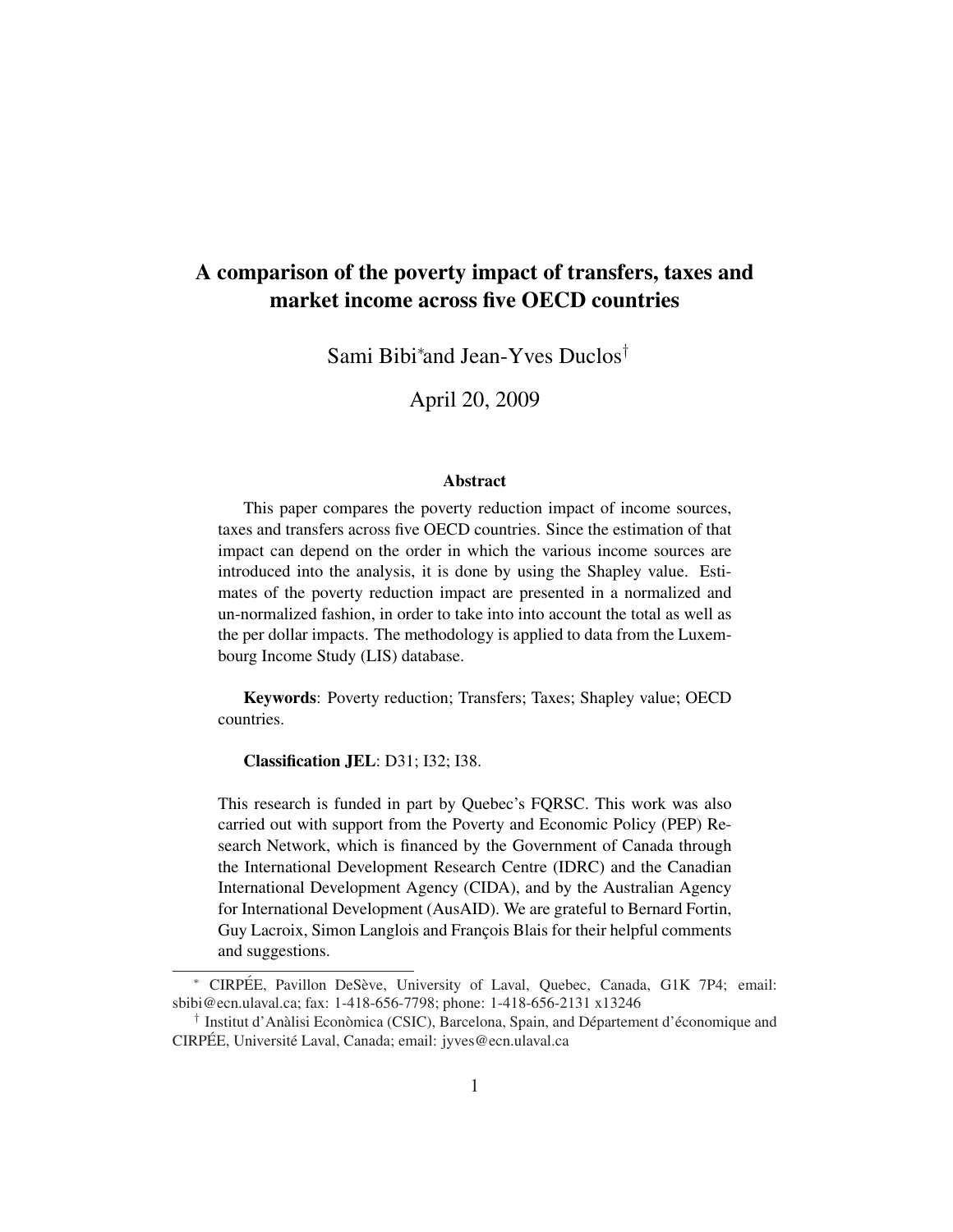## 1 Introduction

Most OECD countries devote a substantial share of public resources to social transfers in order to redistribute income and reduce poverty. To assess the poverty effectiveness of such social transfers, it is usual to compute the change in poverty that they induce. In order to do this, a benchmark of pre-transfer income is first defined; the distributional impact of social transfers is then estimated as the fall in poverty estimated following the addition of the transfers, with or without the presence of behavioral responses. The poverty effectiveness of the transfers in alleviating poverty can also be computed per dollar of transfer.

A problem arises, however, in evaluating the impact of a set of social transfers that operate simultaneously. The order in which the transfers are ranked can indeed influence the estimates of the poverty reduction effect attributed to each individual transfer in the set. To illustrate this, consider the case of a country with two identical universal transfers. Assume that each transfer awards everyone a transfer equal to the poverty line (regardless of his/her income), so that no person is poor after the implementation of any of the two. If the benchmark income used to estimate the poverty effectiveness of one transfer includes the other transfer, none of the transfer will show any impact on poverty, albeit both lead to a total eradication of poverty when the other program is not included in the benchmark income. Since it usually arbitrary to prefer one order to the other, it would seem useful to think of a sharing rule that assigns each transfer a poverty impact that does not depend on the ranking of the various income sources.<sup>1</sup>

The paper proposes such a rule by importing from cooperative game theory the use of the Shapley value. The procedure can be used for positive (transfers, earnings, capital income, etc.) or negative sources of income (such as income taxes). The paper also computes the effect of income sources across wide ranges of poverty lines and for broad classes of poverty indices in order to address the difficult of selecting "one" poverty line.

The paper then studies the poverty effects of a comparable set of social transfers that are in force in five OECD countries. Comparing national experiences on social transfers and poverty alleviation effects may provide useful policy guidance on alternative means of achieving social objectives. Social transfers differ both in terms of their *scale* and in terms of their *distribution*. Scale matters for the total change in poverty induced by a social transfer; distribution relates to the

<sup>&</sup>lt;sup>1</sup>See for instance, Smeeding (2006), who computes the poverty impact of social insurance and social assistance benefits in 11 OECD countries without addressing this issue.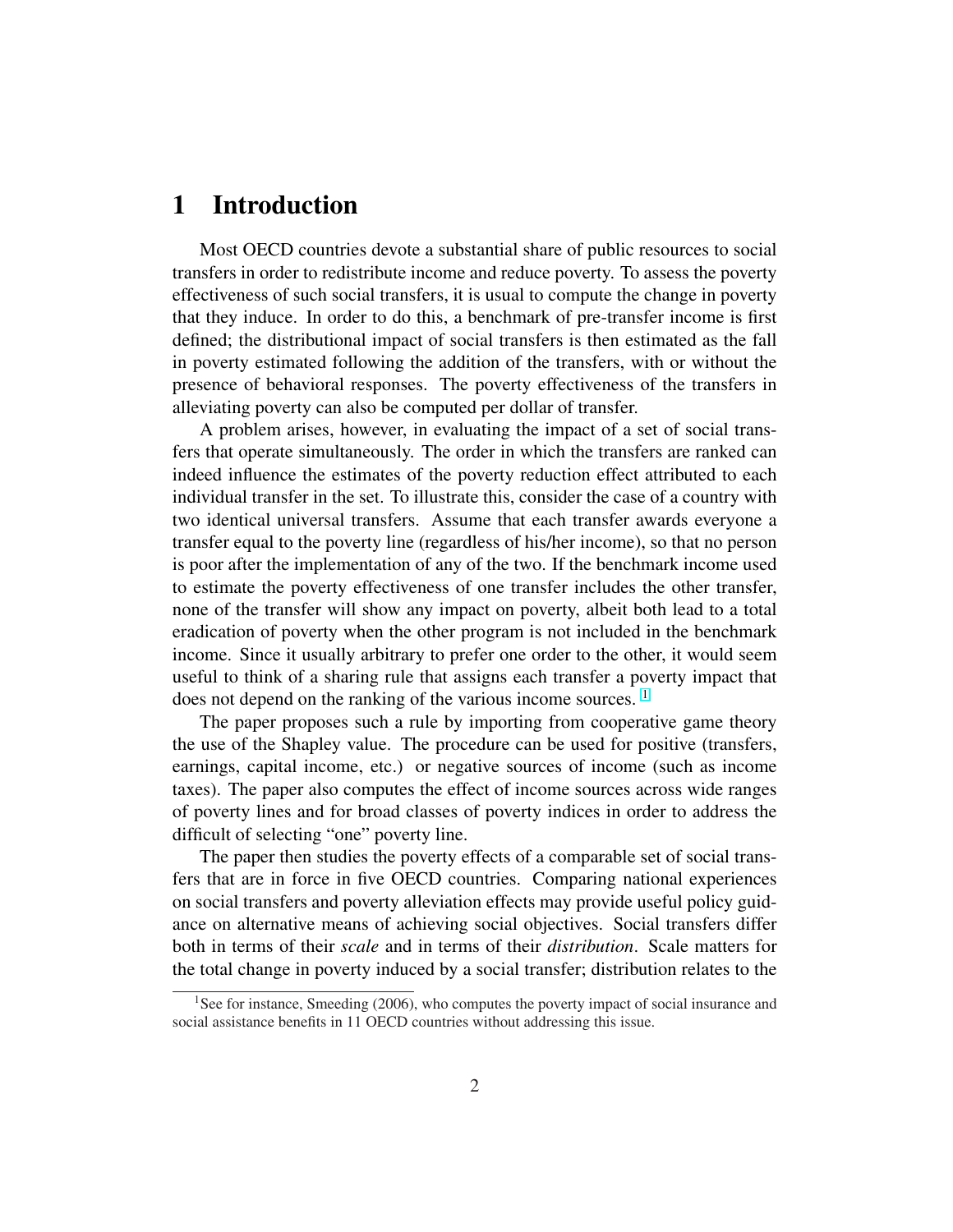effectiveness of poverty alleviation per dollar of transfer spent. Further, due to the size effect of the different income sources, their effectiveness in reducing poverty is measured using an indicator which weighs up the *scale* and the *distribution* of each income source.

The paper uses data on five OECD countries drawn from the Luxembourg Income Study (LIS) [\(http://www.lisproject.org\)](http://www.lisproject.org), each with a recent 1999-2000 LIS database. They are Canada, United States, United Kingdom, Germany, and Sweden. The choice of these countries is based both on the availability of data and on the presence of similar national welfare programs across them.

The rest of the paper is structured as follows. Section 2 presents the poverty lines and the poverty measures. Section [3](#page-3-0) describes the sharing rule used to estimate the *scale* and the *distribution* of the poverty impact of different social transfers. Section [4](#page-6-0) applies the methodology to five OECD countries with similar tax and transfer systems. Section [5](#page-11-0) concludes.

## 2 Poverty

How poverty is defined and measured is important for understanding poverty; it is also important for understanding the effectiveness of poverty alleviation programs. One influential definition of poverty is that it exists when one or more persons fall short of a level of consumption of goods and services deemed to constitute a reasonable minimum, either in some absolute sense or by the standards of a specific society [Lipton and Ravallion 1995.](#page-13-0) This, however, usually involves the selection of one or a few arbitrary poverty lines. To guard against this degree of arbitrariness, the paper will compare the impact of income sources over wide ranges of poverty lines (see Section [4.2\)](#page-10-0).

Note that this paper will use absolute poverty lines. With relative poverty lines, a social transfer that raises the incomes of all, but proportionally more those of the non-poor, may worsen poverty, albeit the absolute income of the poor has increased. Conversely, a progressive tax income that decreases everyone's income but proportionally more that of the non-poor, will reduce poverty, although the absolute income of the poor falls.

There is also the issue of which poverty index to use to estimate the effectiveness of redistributive policies. The most popular poverty index is the incidence of poverty, namely, the proportion of the population living with less than the poverty line. It has often been criticized (see for instance [Sen \(1976\)](#page-13-0)) for only capturing the changes in the proportion of the population that is poor, and not capturing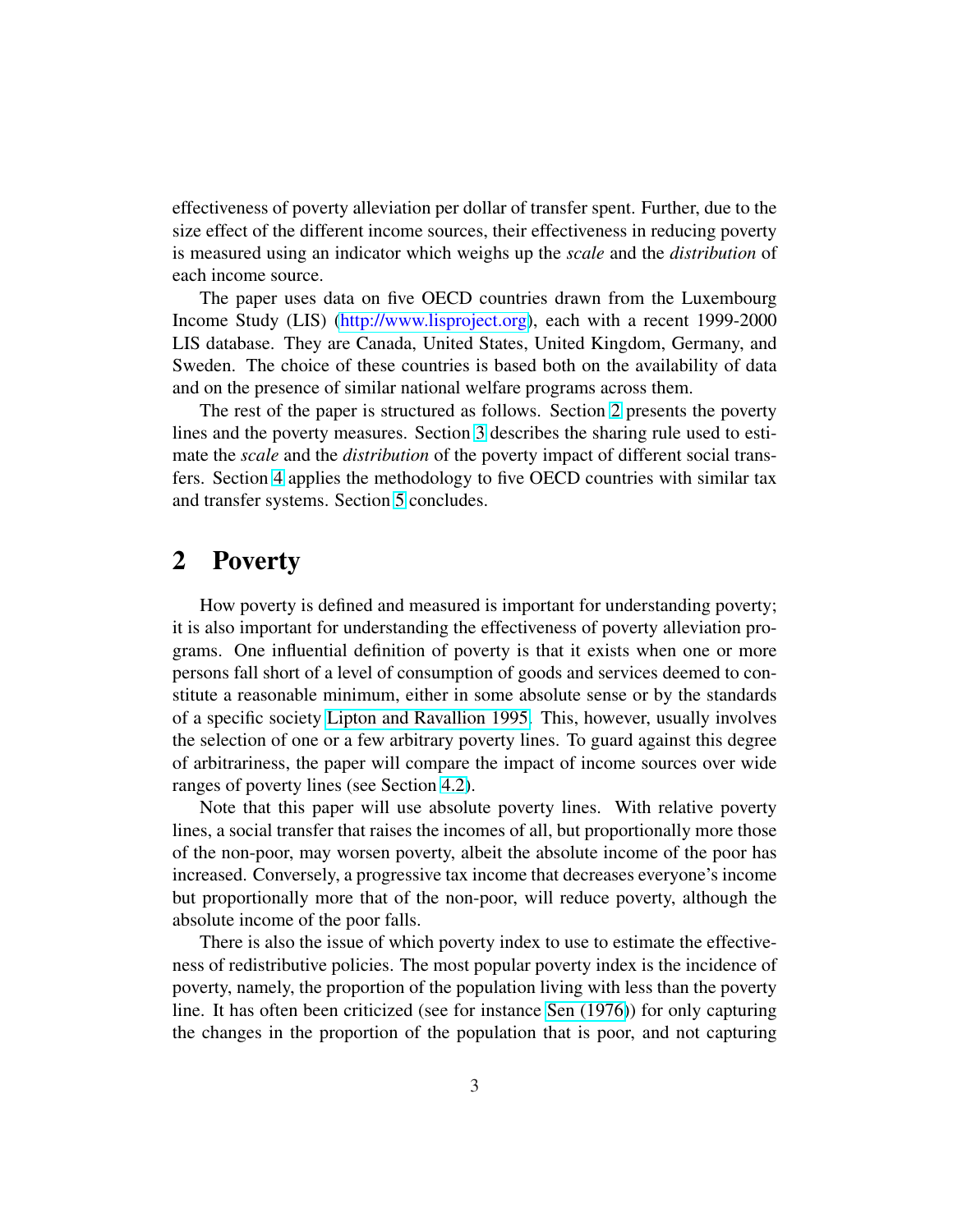<span id="page-3-0"></span>the changes in the well-being of the poor. Moreover, most anti-poverty welfare programs are often not designed to lift the poor entirely out of poverty; they do, however, purport to improve their living standards. This may not be adequately captured by the use of the poverty headcount.

Instead of just one index at one poverty line, we will use indices that are members of the popular [\(Foster, Greer, and Thorbecke 1984\)](#page-13-0) (FGT) family of poverty indices over ranges of poverty lines. Let  $z$  be a real poverty line. The FGT indices are defined as

$$
P_{\alpha}(y, z) = 100 \int_0^z \left(\frac{z - x}{z}\right)^{\alpha} dF_y(x), \qquad (1)
$$

where  $F_y(x)$  is the cumulative distribution function of income y.  $\alpha$  is a "poverty" aversion" parameter; it captures the sensitivity of the index to changes in the distribution<sup>2</sup>. As is well known,  $P_0(y, z)$  is the incidence of poverty (the headcount ratio),  $P_1(y, z)$  is the normalized average poverty gap measure (the "intensity" of poverty), and  $P_2(y, z)$  is often described as an index of the "severity" of poverty – it weights poverty gaps by poverty gaps. For  $\alpha > 1$ ,  $P_{\alpha}(y, z)$  is sensitive to the distribution of incomes among the poor, and when  $\alpha$  becomes very large,  $P_{\alpha}(y, z)$ approaches a Rawlsian measure [\(Rawls 1971\)](#page-13-0).

## 3 Impact of income sources on poverty

#### 3.1 The Shapley value

Consider T income sources, including market income, transfers (social security, welfare, child benefits, *etc*.), and taxes. These income sources impact simultaneously on total income and individual poverty; we wish, however, to infer their separate contribution to total poverty reduction, in order for instance to determine which ones are more cost effective in redistributing income and reducing poverty.

To do this, we consider a rule based on the Shapley value. First, we need to specify a baseline situation, which we assume to be given by the distribution in which the income of everyone is nil. From  $(1)$ , this means that initial poverty is equal to 100 regardless of the value of  $\alpha$ . Suppose now that the T sources of income are ordered in a certain way. The poverty reduction due to the first source of income, market income say, is computed assuming that it is the unique

<sup>&</sup>lt;sup>2</sup>See [Zheng \(1997\)](#page-13-0) for a discussion of this.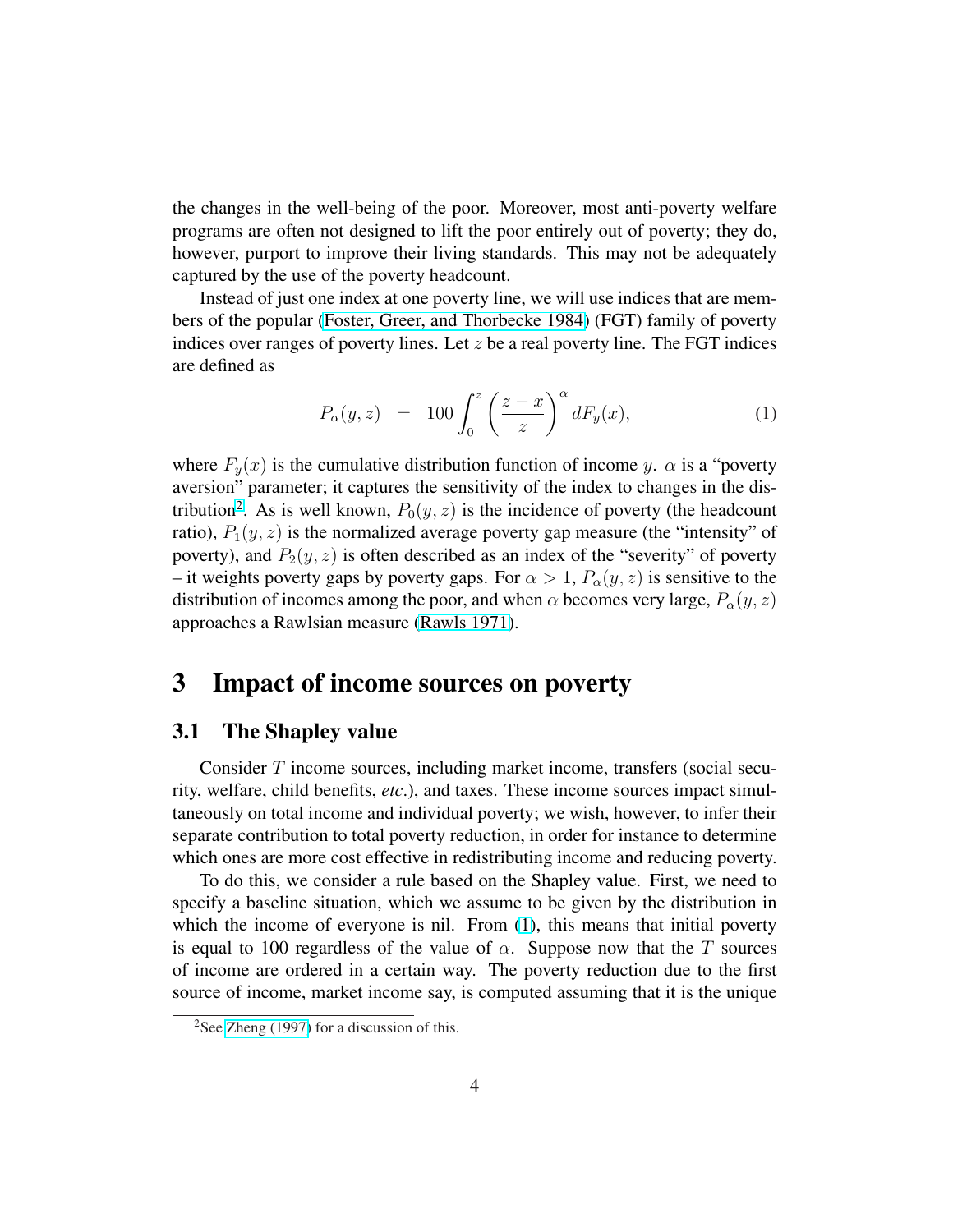source of income; 100 minus the level of poverty with market income is then the contribution of market income to poverty alleviation. Next, the additional fall in poverty owing to the second source, social security say, is calculated by adding social security to market income. This pattern is repeated until total poverty reduction – achieved through total income – is allocated across the various income components.

The above is sometimes called an "incremental benefit" allocation procedure. It uses just one of the many possible orders in which income sources can be ranked. There is usually no ethical or other justification for a particular given ordering. An order also generally "overestimates" the contribution to overall poverty reduction of the income source that is included first in the ordering, and underestimates the contribution of the income source included last.

The Shapley value can help address such concerns. Let  $Y$  be the set of all income sources  $y_i$ ,  $i = 1, ..., T$ , including negative ones such as income taxes.<sup>3</sup> Some income sources may be grouped to form a subset S of Y ( $S \subset Y$ ). Define  $S_i$  as a subset of Y that does not include  $y_i$ , *i.e.*,  $S_i \subseteq Y \setminus \{y_i\}$ , and  $\pi_\alpha(S_i, z)$  as a characteristic function that satisfies  $\pi_{\alpha}(\emptyset, z) = 0$ , where  $\emptyset$  is the empty set. For a subset  $S_i$ ,  $\pi_\alpha(S_i, z)$  is the contribution of the welfare elements included in  $S_i$  to total poverty reduction  $\Delta P_{\alpha}(Y, z) = 100 - P_{\alpha}(Y, z)$ , regardless of the effect that any  $y_i$  external to  $S_i$  may have. Since some elements of  $S_i$  may contribute more to  $\pi_{\alpha}(S_i, z)$  than others, the question arises as to how to distribute  $\pi_{\alpha}(S_i, z)$  across the elements of  $S_i$ . To address this issue, several approaches have been suggested. The most popular one was introduced by [Shapley \(1953\)](#page-13-0). It fulfills the following axioms.

Axiom 1 *Efficiency: The overall poverty reduction generated by* Y *is the sum of*  $\pi_\alpha(y_i, z)$ , that is, the poverty reduction effected by each income source i:

$$
\sum_{i=1}^{T} \pi_{\alpha}(y_i, z) = \Delta P_{\alpha}(Y, z) = 100 - P_{\alpha}(Y, z) = \pi_{\alpha}(Y, z).
$$
 (2)

Axiom 2 *Symmetry: If* y<sup>i</sup> *and* y<sup>j</sup> *are symmetric (or perfectly substitutes), i.e.,*  $\pi_{\alpha}(S_{i,j} \cup \{y_i\}, z) = \pi_{\alpha}(S_{i,j} \cup \{y_j\}, z)$ , then:

$$
\pi_{\alpha}(y_i, z) = \pi_{\alpha}(y_j, z). \tag{3}
$$

<sup>&</sup>lt;sup>3</sup>The value of these income sources will usually be adjusted for differences in individual needs and family composition, to be expressed in adult-equivalent income units.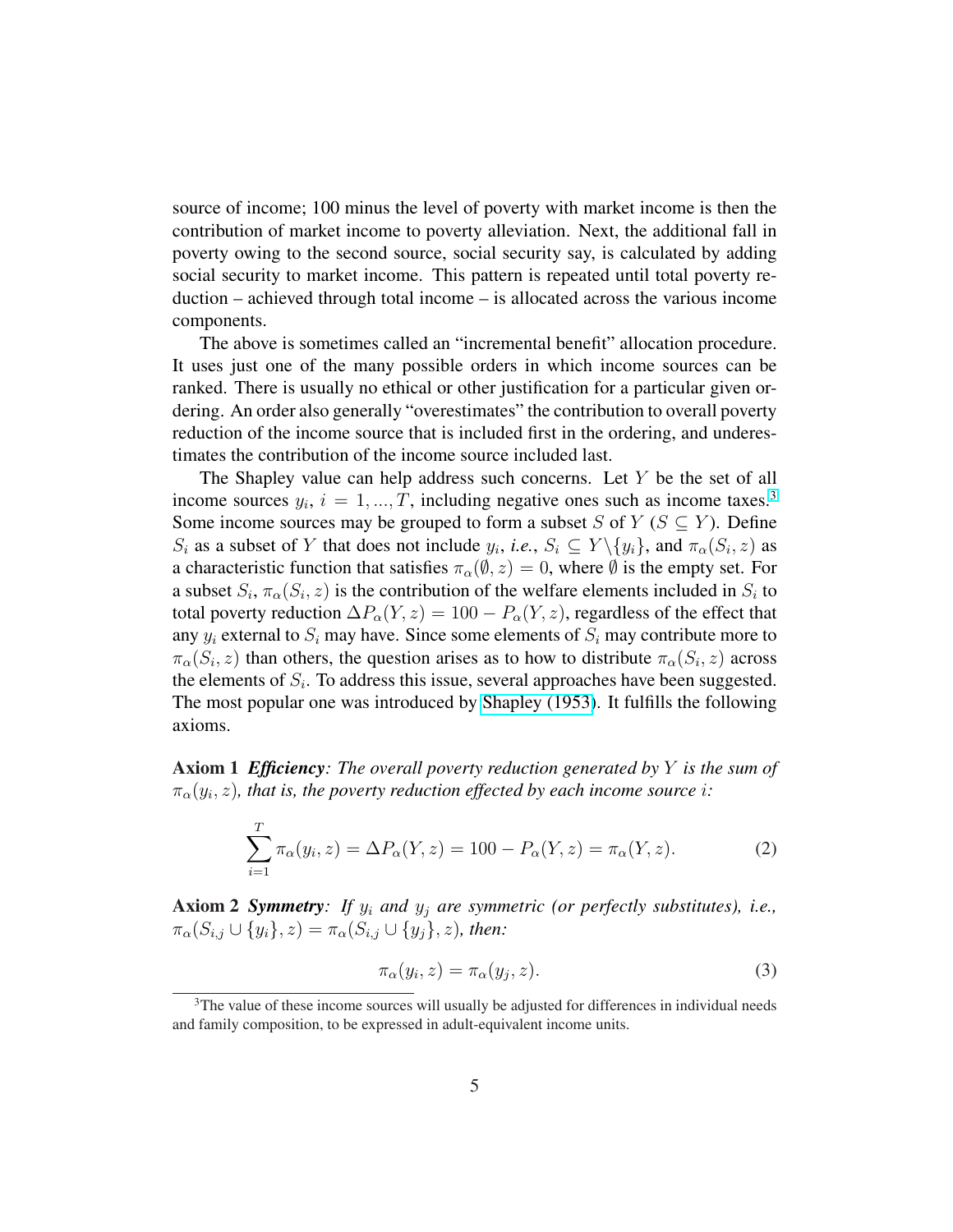<span id="page-5-0"></span>**Axiom 3** *Focus*: Whenever  $y_i$  does not change poverty, i.e.,  $\pi_\alpha(S_i \cup \{y_i\}, z) =$  $\pi_\alpha(S_i, z)$ , then:<sup>4</sup>

$$
\pi_{\alpha}(y_i, z) = 0. \tag{4}
$$

Axiom 4 *Additivity: The cumulative poverty reduction generated by* S *is the sum of the poverty reduction effected by each of its components. Or, phrased differently,*  $\forall S_{i,j} \subseteq Y \setminus \{y_i, y_j\}$ *, we have:* 

$$
\pi_{\alpha}(S_{i,j} \cup \{y_i, y_j\}, z) = \pi_{\alpha}(S_{i,j} \cup \{y_i\}, z) + \pi_{\alpha}(y_j, z)
$$
(5)  
=  $\pi_{\alpha}(S_{i,j} \cup \{y_j\}, z) + \pi_{\alpha}(y_i, z).$ 

The Shapley value induces an allocation rule  $\pi_{\alpha}$ (.) that allocates to each income source  $y_i$  a weighted mean of the source's marginal (incremental) contribution to overall poverty reduction. It is the only allocation rule that satisfies the axioms listed above. The poverty reduction that  $y_i$  gets with the characteristic function  $\pi_{\alpha}$ (.) is:

$$
\pi_{\alpha}(y_i, z) = \frac{1}{2^{(T-1)!}} \sum_{R} \left[ P_{\alpha} \left( S_i^R \cup \{ y_i \}, z \right) - P_{\alpha} \left( S_i^R, z \right) \right]
$$
(6)

where R crosses the  $2^{(T-1)!}$  possible permutations of Y and  $S_i^R \subseteq Y \setminus \{y_i\}$  is the subset of income sources preceding  $y_i$  within the order R. Equation (6) clearly shows that the contribution of an income source  $y_i$  to overall poverty reduction is obtained by averaging its marginal contribution over all the possible different permutations  $S_i^R$  from which  $\pi_\alpha(y_i, z)$  can be computed.

### 3.2 The poverty effectiveness of income sources

We can think of the poverty effectiveness of a social transfer as depending both upon the poverty change it yields and the size of the budgetary cost that it generates.<sup>5</sup> Indeed, for policy purposes, it is important to take into account both the "benefit" and the "cost" of the use of social transfers for distributive purposes.

To integrate the cost and the benefit of redistributive transfers, we may simply divide the poverty impact of an income source by the size of that source. Let  $y_i^*$ 

<sup>&</sup>lt;sup>4</sup>This is the well-known "dummy" axiom in cooperative game theory.

 $5$ This distinction is not always made; see for instance [Makdissi, Therrien, and Wodon \(2006\)](#page-13-0) and [Smeeding \(2006\)](#page-13-0) for comparative studies of the poverty effect of redistributive transfers in Canada and United States.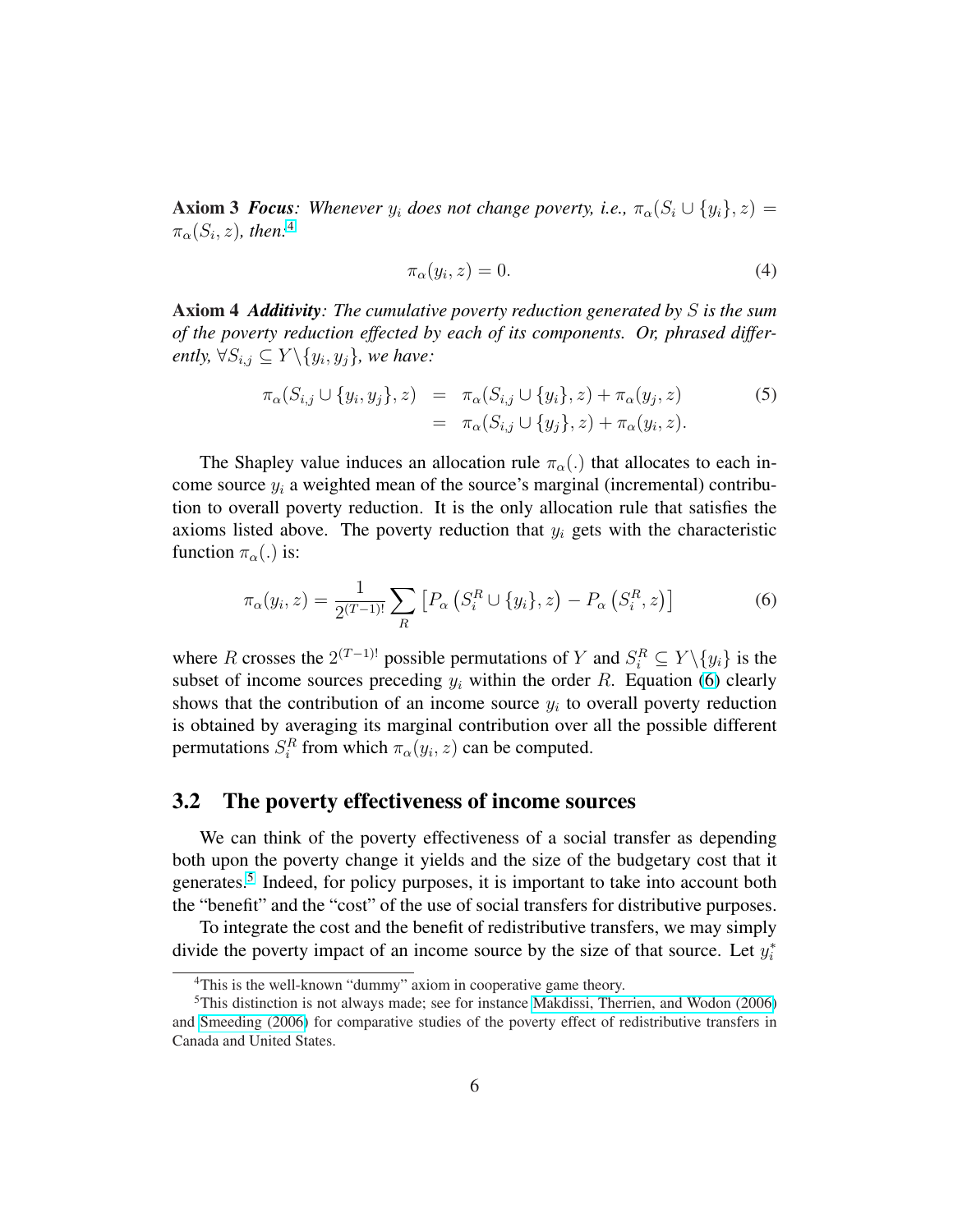<span id="page-6-0"></span>be income from source i,  $(i = 1, ..., T)$ .<sup>6</sup> Then, the average of  $y_i^*$  expressed as a percentage of the absolute poverty line,  $z$ , is:

$$
\overline{y}_i = \frac{100}{z} \int_0^{+\infty} y_i^* dF(y_i^*), \tag{7}
$$

where  $F(y_i^*)$  is the distribution function of income source  $y_i^*$ . The ratio of  $\pi_\alpha(y_i, z)$ to  $\overline{y}_i$  yields  $\Gamma_\alpha(y_i,z)$ , the poverty impact of income source  $i$  for a value of  $\overline{y}_i$  equal to the poverty line:

$$
\Gamma_{\alpha}(y_i, z) = 100\delta \frac{\pi_{\alpha}(y_i, z)}{\overline{y}_i}, \qquad (8)
$$

where  $\delta = 1$  or  $-1$  according to whether the income source i is positive or negative.

Comparing  $\Gamma_{\alpha}(y_i, z)$  across i can help assess which transfers are most effective in reducing poverty per dollar spent, or which taxes are least costly in terms of poverty aggravation per dollar generated. <sup>7</sup> Whenever  $\Gamma_{\alpha}(y_i, z) > \Gamma_{\alpha}(y_j, z)$ , each dollar spent on program  $i$  reduces poverty more on average than that spent on program j.

# 4 The poverty effectiveness of transfers, taxes and market income across some OECD countries

The methodology presented above is illustrated using data from the Luxembourg Income Study [\(LIS\)](http://www.lisproject.org) for Canada (CA), United States (US), United Kingdom (UK), Germany (DE), and Sweden (SE). For four of these countries, a (relatively) recent 2000 LIS database is available (1999 for the UK). These countries also have relatively similar tax and transfer systems that feature:<sup>8</sup>

- 1. Market Income (MI);
- 2. Old-age Benefits (OB);
- 3. Child Benefits (CB);

<sup>&</sup>lt;sup>6</sup>This will usually be income per person, unlike  $y_i$ , which would usually be adult-equivalent income.

<sup>&</sup>lt;sup>7</sup>If  $y_i$  stands for a tax,  $\Gamma_\alpha(y_i, z)$  measures the poverty increase per dollar of tax raised from i. <sup>8</sup>A detailed content of some of these income sources can be found in Table [1.](#page-14-0)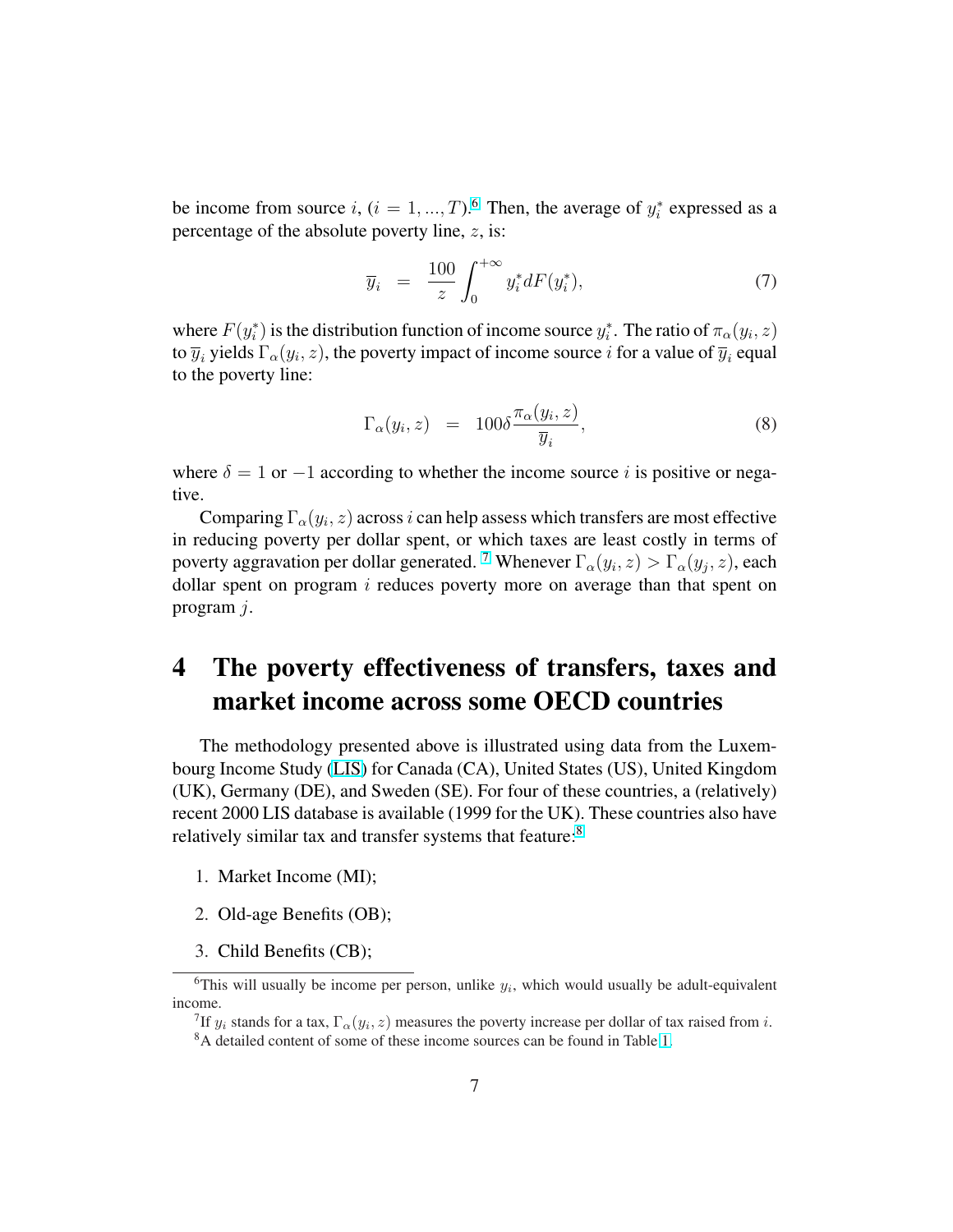- 4. Unemployment Benefits (UB);
- 5. Social Assistance and Insurance (SAI);
- 6. Other Income Sources (OS);
- 7. Income Taxes (IT) ;
- 8. Payroll Taxes (PT);
- 9. Other Direct Taxes (OT);
- 10. Net Income (NI).

To adjust for differences in household composition, we use the OECD-modified equivalence scale proposed by [Hagenaars, de Vos, and Zaidi \(1994\)](#page-13-0) that assigns a weight of 1 to the household head, of 0.5 to each additional adult, and of 0.3 to each child who is less than 14 years old. To compare poverty across countries, we need a poverty line that represents the same purchasing power across the retained countries. For this, we first select the US official (absolute) poverty line and convert it for other countries into specific (absolute) poverty standards using the purchasing power parities (PPP) found in [OECD \(2005\)](#page-13-0).

Tables [2](#page-15-0) and [3](#page-16-0) show some descriptive statistics related to the PPP, the absolute poverty lines in domestic currencies, and the mean of the different income sources across the countries. All of the statistics presented in Table [3](#page-16-0) are expressed in percentage of the equivalent of the US official poverty line.

As one may expect, Table [3](#page-16-0) shows that market income is the most important income source in the five countries. It ranges from 225 percent of the poverty line  $(z)$  in the US to 140 percent of the same poverty standard in Sweden. Market income is followed by old-age benefits, which range from roughly 29 percent of  $z$  in Germany to 11 percent in United Kingdom. The importance of the other positive income sources varies from one country to another. For instance, social assistance and insurance (beyond unemployment benefits) range from 18 percent of z in Sweden to 5.1 percent in Canada. Sweden and Germany devote by far the highest absolute effort in dollar terms in social transfers, while the United states and, to a lesser extent, Canada spend the least. The united States devotes roughly 10 percent of its total market income in social transfers; this corresponds to roughly half the share of market income spent for the same purpose in the UK, and to about a third of the effort made in Sweden and Germany. Somewhat unsurprisingly, the tax burden is highest in both absolute and relative terms in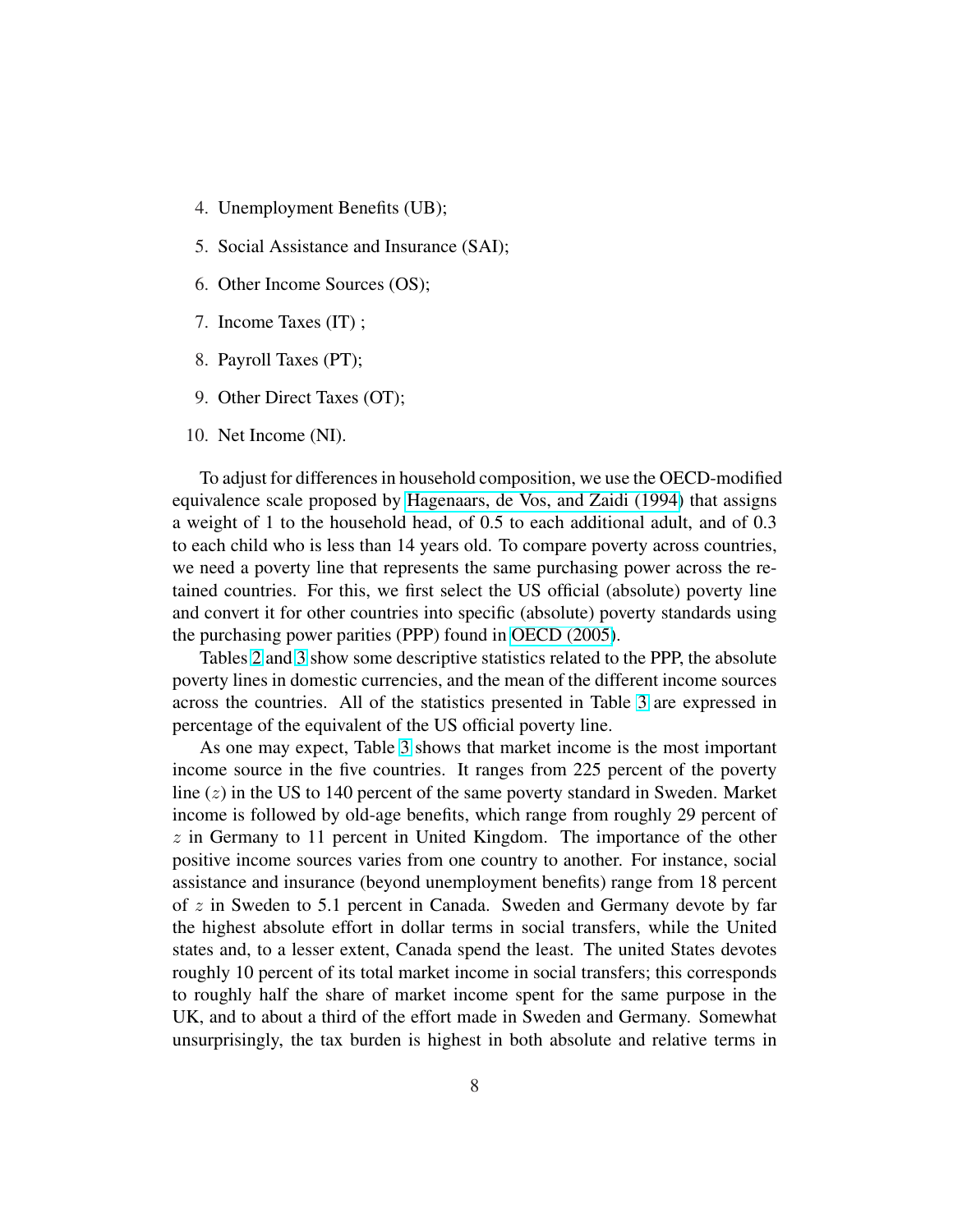Sweden and Germany, and is lowest in relative terms in United Kingdom, Canada and United States.

### 4.1 Poverty impact

The impact of the different income sources on poverty incidence and deficit,  $\pi_0(y_i, z)$  and  $\pi_1(y_i, z)$ , is displayed in Tables [4](#page-17-0) and [5,](#page-18-0) respectively. As expected, the poverty impact by income source is largely correlated with the share of the source in total income. Thus, the largest income source, market income, contributes most to lowering the incidence and the deficit of poverty, whereas several social transfers contribute absolutely little to overall poverty reduction. With their  $\pi_{\alpha}(y_i, z)$  varying between -5 percent and -0.4 percent, the different taxes do not seem to worsen significantly either the incidence or the deficit of poverty. In any case, their negative impact is largely offset by the important positive effects of the social transfers.

A higher poverty reduction impact for market income is also naturally observed in those countries where market income is highest, namely, Canada and the US. Despite a higher average level of market income in the US, Tables [4](#page-17-0) and [5](#page-18-0) show roughly the same reduction in the incidence and in the deficit of poverty in Canada. This suggests (as will be confirmed below) a higher poverty effectiveness of market income in Canada than in the US.

Estimates of poverty effectiveness are shown in the last five columns of Table [4](#page-17-0) for the incidence of poverty, *i.e*,  $\Gamma_0(y_i, z)$ , and in the last five columns of Table [5](#page-18-0) for the deficit of poverty,  $\Gamma_1(y_i, z)$ . Both of these tables show that the poverty effectiveness of income sources is weakly correlated with the size of the sources. Sweden for instance, which is the poorest country in terms of market income (see Table [3\)](#page-16-0), performs best in reducing the incidence and the deficit of poverty per dollar of market income. Sweden is followed by the UK, Germany and Canada, which all show poverty effectiveness indices that are not statistically different from each other, with the US lagging statistically behind.

Social transfers are sometimes more cost-effective than market income in reducing the incidence of poverty. This may seem surprising given that social transfers are usually *designed* and targeted to reduce poverty. Social transfers are, however, always more cost-effective in reducing the deficit of poverty.

To understand why this is so, consider Figure [1,](#page-19-0) which shows the case of one individual with two possible distributions of two income sources,  $y_1$  and  $y_2$ . We can think of these two distributions  $A$  and  $B$  as two hypothetical distributions of market income  $(y_1)$  and social transfers  $(y_2)$ . At point A, the individual receives a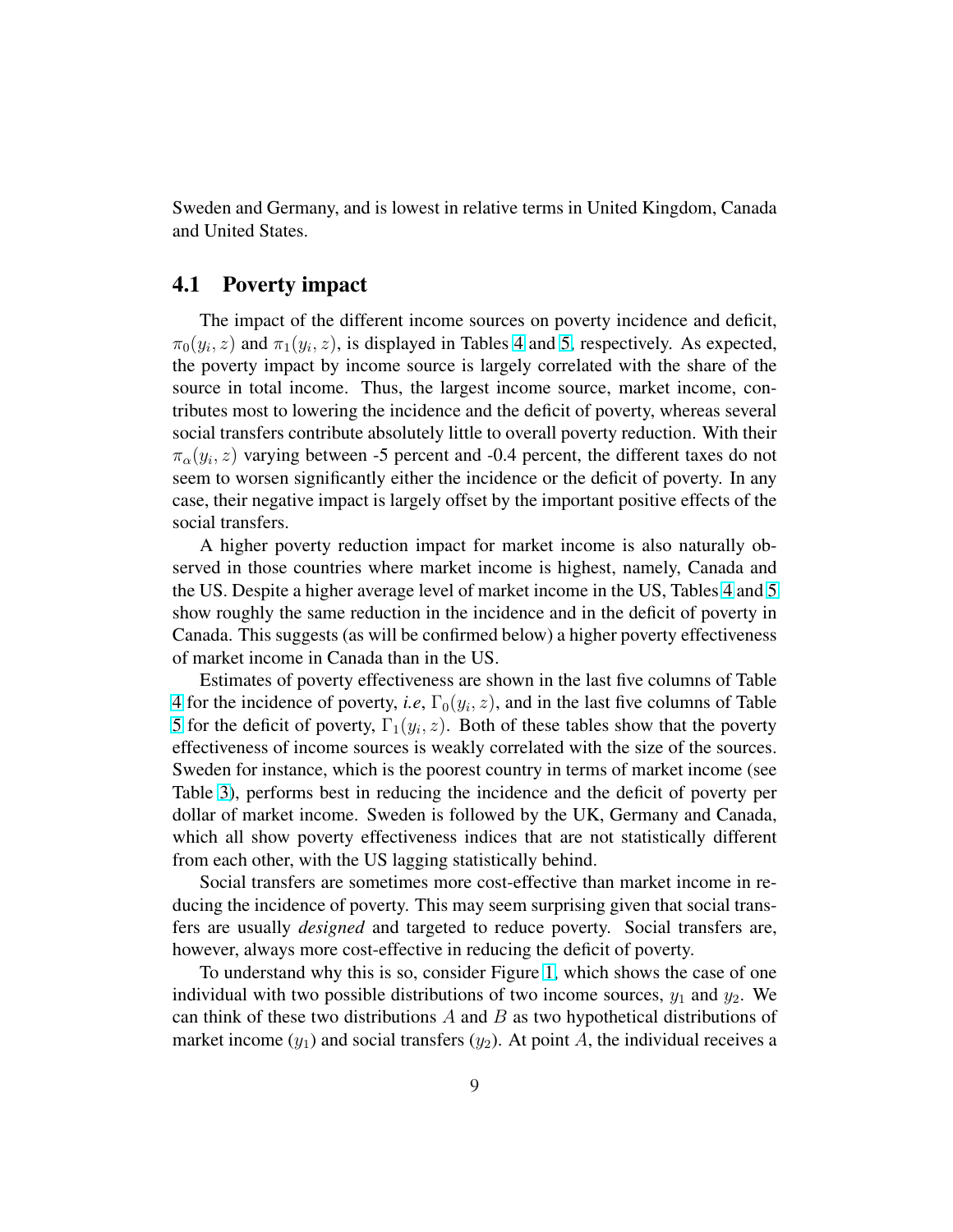level of market income  $y_1$  that is just lower than the poverty line (z) and a transfer  $y_2$  that is much less important than  $y_1$ . Since none of these income sources alone is sufficient to escape poverty, one finds (using [\(6\)](#page-5-0)) that  $\pi_0(y_1, z) = \pi_0(y_2, z) = 50.9$ If, however,  $y_1$  is increased marginally so that it just exceeds z with  $y_2$  remaining unchanged, as shown by point B on Figure [1,](#page-19-0) then both  $\pi_0(y_1, z)$  and  $\Gamma_0(y_1, z)$ jump discretely, and  $\pi_0(y_2, z)$  and  $\Gamma_0(y_2, z)$  both fall discretely to zero. Hence, if social transfers are not quite enough on their own to bring people out of poverty, they may be judged not to be cost-effective in terms of poverty headcount alleviation. This also suggests that measures of the poverty effectiveness of income sources based on the poverty headcount can be quite sensitive to small changes in the sizes of the sources. Finally, measures of poverty effectiveness based on the poverty headcount can also be sensitive to the choice of the poverty line. On Figure [1,](#page-19-0) increasing the poverty line above the level of  $y_1$  at B would lead to  $\pi_0(y_1, z) = \pi_0(y_2, z) = 50$  at point B.

Most social transfers (recall Table [1\)](#page-14-0) in OECD countries are indeed not designed to bring on their own individuals completely out of poverty; they are rather aimed at alleviating their individual poverty gap. As a result, using the headcountbased  $\Gamma_0(y_i, z)$  can fail to assess properly the achievement of poverty objectives. It may be better to use  $\Gamma_1(y_i, z)$  and think instead in terms of alleviating the poverty deficit.

The effect of doing this can again be understood from Figure [1.](#page-19-0) On Figure [1,](#page-19-0)  $\pi_1(y_1, z)$  and  $\pi_1(y_2, z)$  are proportional to  $y_1$  and  $y_2$  at point A, and we therefore have that  $\Gamma_1(y_1, z) = \Gamma_1(y_2, z)$  at that point. The movement from A to B increases  $\pi_1(y_1, z)$  marginally, but not discretely, and so  $\pi_1(y_2, z)$ ,  $\Gamma_1(y_1, z)$  and  $\Gamma_1(y_2, z)$ do not jump either. Measures of poverty effectiveness based on the poverty deficit are therefore much less sensitive to changes in the sizes of income sources and to the choice of the poverty line than measures of poverty effectiveness based on the poverty headcount. They are also better at capturing the effectiveness of policies that are not necessarily designed to bring individuals completely out of poverty.

Coming back to Table [5,](#page-18-0) we find that  $\Gamma_1(y_i, z)$  for child benefits in Canada and for social assistance and insurance in the UK is particularly large, suggesting that these transfers display substantial poverty effectiveness. The various taxes in the UK, United Germany and Canada impact little the poor relative to their sizes. This suggest that the tax system of these countries succeeds better than the US and Sweden in not burdening the poor with taxes.

<sup>&</sup>lt;sup>9</sup>Since  $y_2 < y_1$  while  $\pi_0(y_1, z) = \pi_0(y_2, z)$ , this also means that (using [\(8\)](#page-6-0))  $\Gamma_0(y_2, z)$  $\Gamma_0(y_1, z)$ .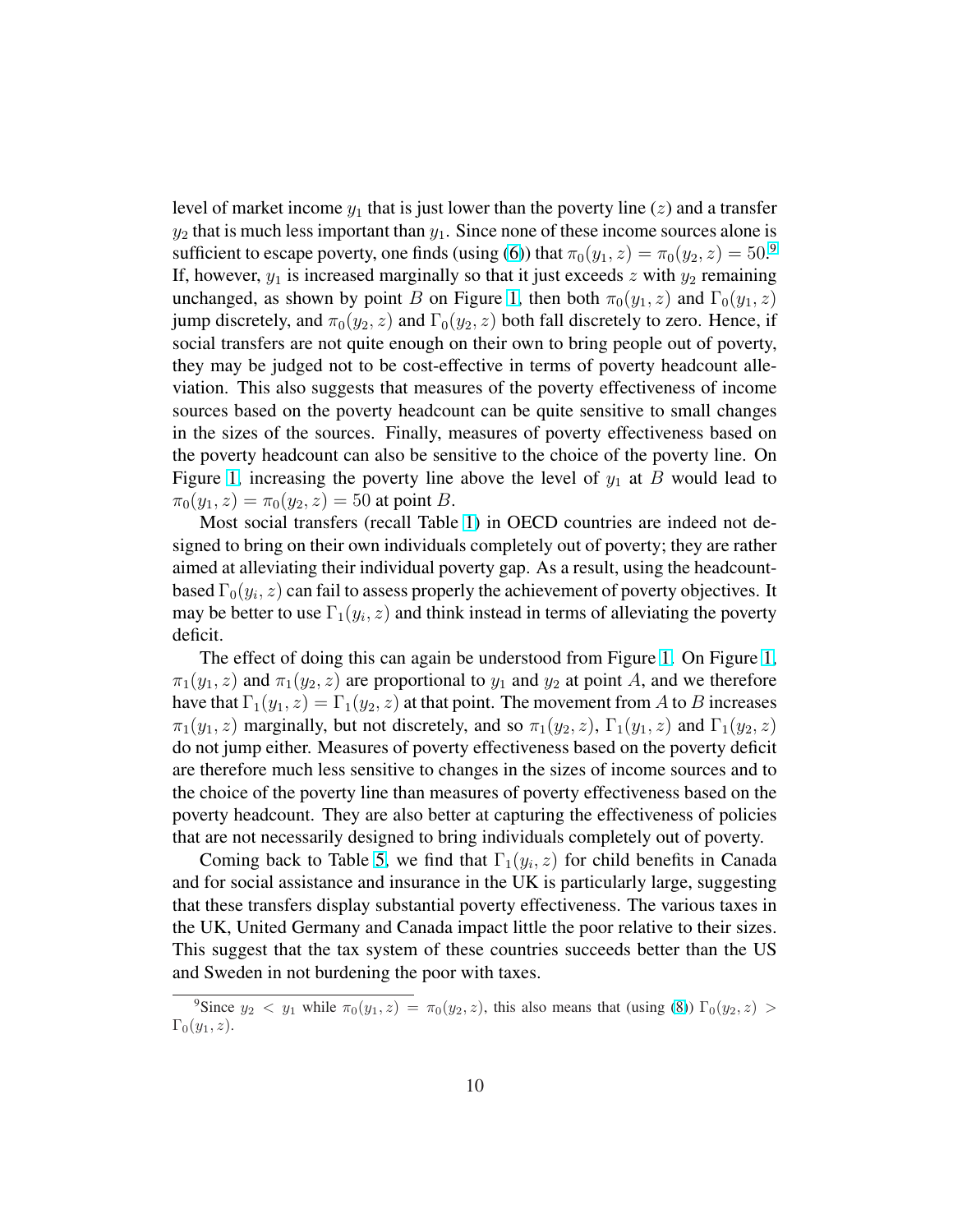#### <span id="page-10-0"></span>4.2 Sensitivity analysis

The above results clearly depend on the choice of a poverty line. To check the sensitivity of these results, we draw  $\pi_{\alpha}(y_i, z)$  and  $\Gamma_{\alpha}(y_i, z)$  over poverty lines that range from 0 to 200 percent of the official US poverty threshold. For expositional simplicity, we put together all social transfers into one set referred to as "social transfers" and we do the same for the different taxes. As a result, we obtain three types of income sources: market income, social transfers, and taxes. A fourth type is the sum of the first three, and we refer to it as net income.

Two groups of countries strike out of Figures [2](#page-20-0) and [3](#page-21-0) in terms of market income. The first group includes United States and Canada. The second one regroups the UK, Germany and Sweden. The two ountries of the first group dominate those of the second group in terms of poverty impact since they show the highest  $\pi_{\alpha}(y_i, z)$  whatever the value of the poverty line and for  $\alpha$  equal to 0 and 1. Interestingly, Figure [3](#page-21-0) shows that Canada dominates the US in terms of market income for the poverty deficit, albeit US market income is higher on average.

Social transfers reduce poverty significantly more in Germany and in Sweden than in the US and Canada, both in terms of poverty headcount and deficit. The UK stands at an intermediate position in that respect for any poverty standard lower than 100 percent of the US line for the headcount and even up to 200 percent of the US threshold for the poverty deficit.

Taxes impose a higher poverty burden in Sweden than in the four other countries. This is true for both values of  $\alpha$  and for all of the poverty lines considered. For the poverty deficit, two other subgroups stand out. The first includes the UK and Canada, where taxes impact least on poverty, and the second includes Germany and the US, at a middle position between Sweden and the UK/Canada.

The net effect of market income, social transfers and taxes is summarized by the net income curves. Interestingly enough, no country differs markedly from the others in the final poverty outcome. With a more generous social transfer system, Sweden manages to compensate for its lower level of market income and more burdensome tax system. Germany also achieves significant net poverty reduction through its transfer system in spite of lower market income. Canada and the US compensate for a weaker poverty impact of social transfers with a significantly higher poverty impact of market income. The UK does (almost) as well as the other countries for most of the poverty lines because of a relatively large impact of social transfers and a tax system that impacts little on poverty.

The results look quite different when we turn to poverty effectiveness. Per dollar of market income, Figure [4](#page-22-0) shows that Sweden dominates the other countries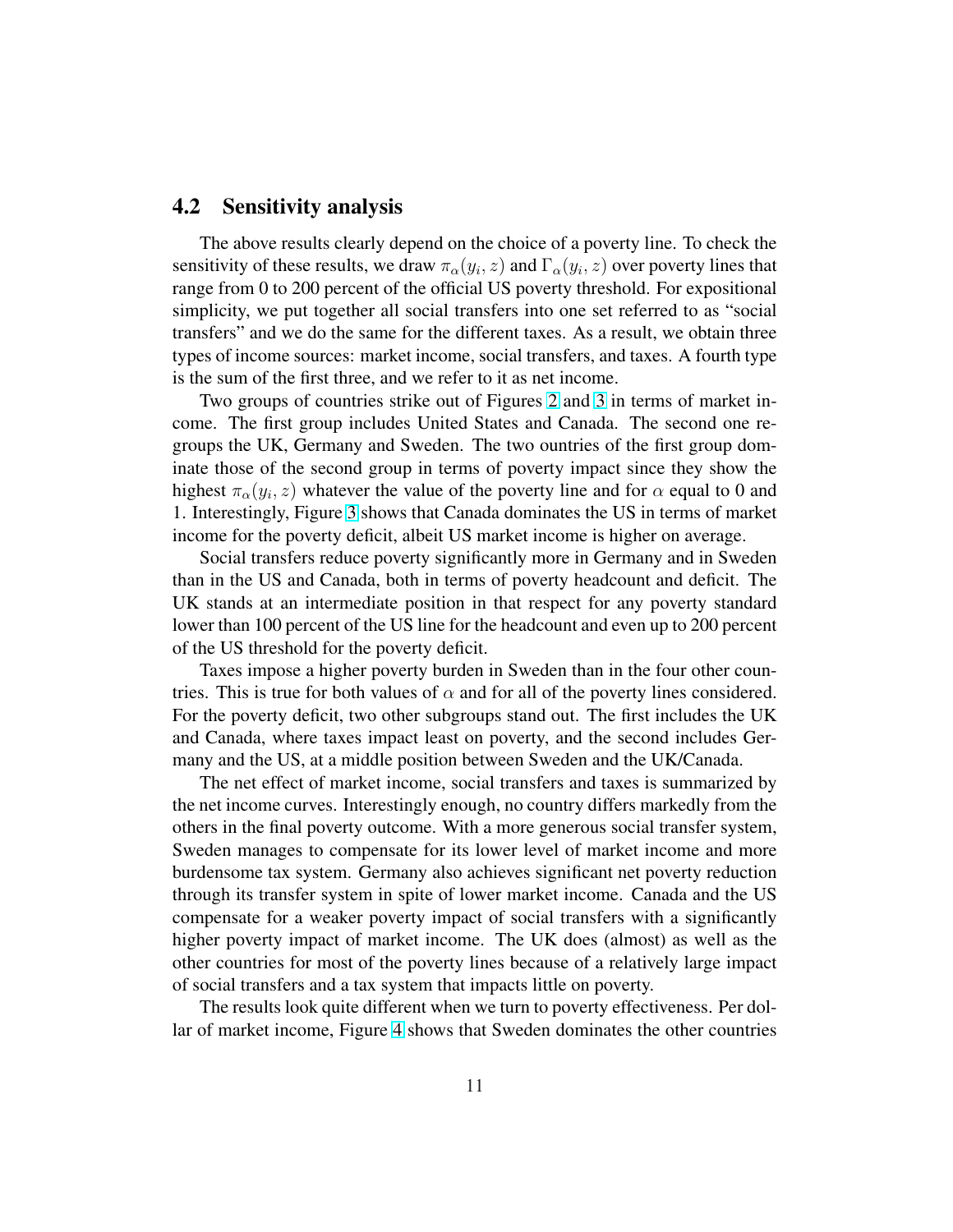<span id="page-11-0"></span>with respect to poverty impact. Although market income may therefore be lower on average in Sweden, it has a relatively larger poverty reduction impact. Taxes in Sweden, however, cause the greatest poverty burden relative to their average size, and social transfers are not as strikingly different from the other countries (as in Figures [2](#page-20-0) and [3\)](#page-21-0) if we normalize their impact by their size. Overall, however, in spite of an average poverty effectiveness of social transfers and a weak performance in terms of taxes, Sweden comes out on top in terms of net income poverty effectiveness. This says that per dollar of net income, poverty reduction is greatest in Sweden. This is true on Figures [4](#page-22-0) and [5](#page-23-0) for both values of  $\alpha$  and for a wide range of poverty lines.

At the other extreme, Figures [4](#page-22-0) and [5](#page-23-0) show that the US almost always fares worse in terms of poverty effectiveness than the other countries – the only exception being that the US tax system is relatively good at avoiding the poor even relative to its average size. This is most striking in the case of market income and social transfers. The end result is hat net income is less poverty efficient in the US than in the other four countries.

Several of the  $\Gamma_0(y_i, z)$  curves based on the headcount displayed in Figure [4](#page-22-0) intersect, often at low poverty lines. The results are more clear-cut when on Figure [5](#page-23-0) when the impact on the poverty deficit is considered. The UK does particularly well in that light. Only Sweden dominates it in terms of net income poverty effectiveness. The UK dominates all other countries, including Sweden, in terms of the effectiveness of social transfers, suggesting that the UK is relatively successful in the poverty targeting of those transfers. Canada is the country with the greatest success (per dollar of taxes raised) at avoiding an increase in the poverty deficit. Canada does also well at targeting transfers towards the reduction of the poverty deficit.

## 5 Conclusion

An understanding of the social benefits and costs of taxes and transfers is crucial for sound public policy. Identifying these benefits and costs is not necessarily straightforward when the taxes and transfer interact simultaneously, as they usually do. The paper proposes a methodology for doing this, focussing on the poverty alleviation effect of various income sources. The paper also distinguishes between the poverty impact and the poverty effectiveness of income sources. The poverty impact measures the absolute change in poverty caused by an income source; the poverty effectiveness normalizes that impact by the size of the income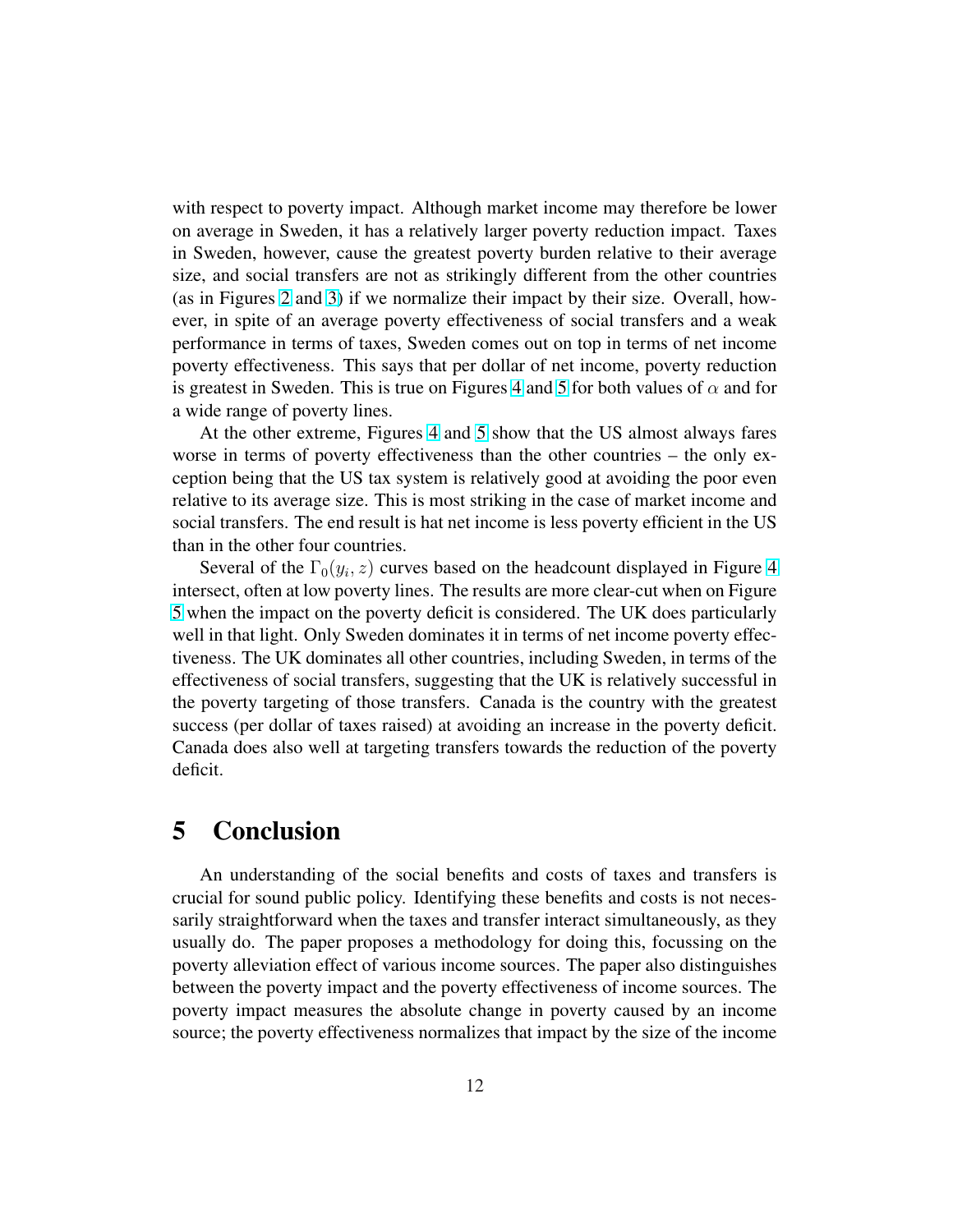source.

This methodology is applied to data from five OECD countries: the United States, Germany, the United Kingdom, Canada and Sweden. We find that the poverty impact of market income in the US and Canada is higher than that in Sweden, Germany or the UK. However, more generous social transfers in Sweden, Germany and the UK lead them to roughly the net poverty outcome as in Canada and the US. Poverty impact is not, however, the same as poverty effectiveness. For instance, while social transfers in the UK are roughly half as large as those in Sweden, they are more poverty effective in the UK than in Sweden.

In brief, the findings show that US market income has the greatest poverty impact across all countries, that Swedish market income is most poverty effective, that Swedish social transfers have the greatest poverty impact, that the UK social transfers are most poverty effective (and are thus most effective at poverty targeting), and that the Canadian tax system is most successful at not increasing poverty. Conversely, the paper finds that Swedish market income has the least poverty impact, that the American distribution of market income is least poverty effective, that the US social transfers have the least poverty impact and are the least poverty effective, and that the Swedish tax system is least successful at not increasing poverty.

Note finally that in order to go beyond these findings and perform actual policy recommendations, one should also take into account possible behavioral responses to social programs that may affect market and net income in any country. Further, even if the poor do profit more from a given distribution of social transfers, this does not necessary mean that an increase in the budget devoted to those transfers would also go largely to the poor. These and other aspects would need to be carefully addressed prior to suggesting policy reforms. They would also form a natural extension of the current paper.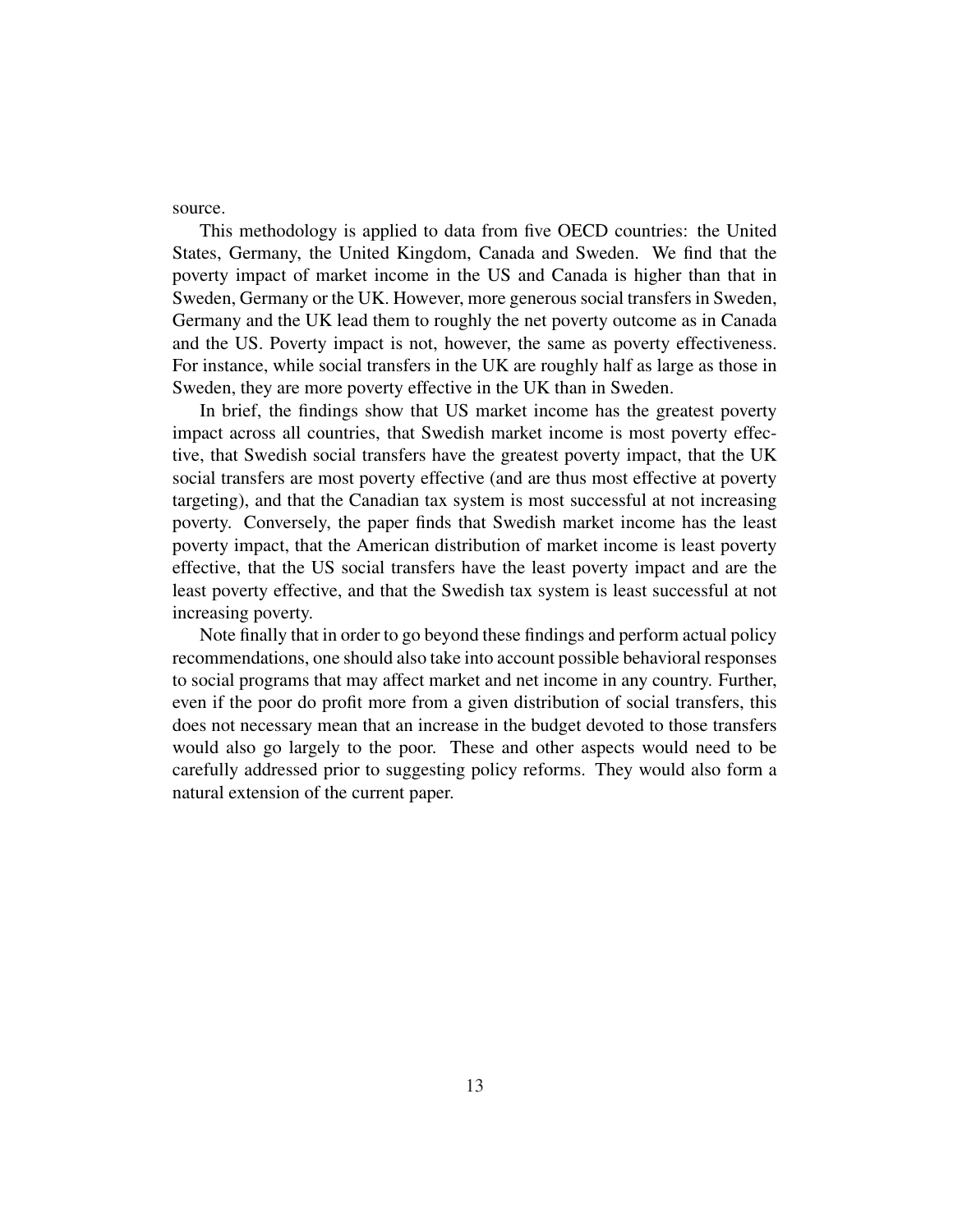## <span id="page-13-0"></span>References

- FOSTER, J., J. GREER, AND E. THORBECKE (1984): "A Class of Decomposable Poverty Measures," *Econometrica*, 52, 761–776.
- HAGENAARS, A., K. DE VOS, AND M. ZAIDI (1994): "Poverty Statistics in the Late 1980s: Research Based on Micro-data," Tech. rep., Office for Official Publications of the European Communities, Luxembourg.
- LIPTON, M. AND M. RAVALLION (1995): "Poverty and Policy," in *Handbook of development economics. Volume 3B*, ed. by J. Behrman and T. N. Srinivasan, Amsterdam; New York and Oxford: Elsevier Science, North Holland, 2551–2657.
- MAKDISSI, P., Y. THERRIEN, AND Q. WODON (2006): "L'Impact des transferts publics et des taxes sur la pauvreté au Canada et aux États-Unis," *L'Actualite´ Economique ´* , 82, 377–394.
- OECD (2005): "Purchasing Power Parities," mimeo, Organization for Economic Cooperation and Development, Paris.
- RAWLS, J. (1971): *A Theory of Justice*, Cambridge: MA: Harvard University Press.
- SEN, A. (1976): "Poverty: An Ordinal Approach to Measurement," *Econometrica*, 44, 219– 231.
- SHAPLEY, L. (1953): "A value for n-person games," in *Contributions to the Theory of Games*, ed. by H. W. Kuhn and A. W. Tucker, Princeton: Princeton University Press, vol. 2 of *Annals of Mathematics Studies*, 303–317.
- SMEEDING, T. (2006): "Poor People in Rich Nations: The united States in Comparative Perspective," *Journal of Economic Perspectives*, 20, 69–90.
- ZHENG, B. (1997): "Aggregate Poverty Measures," *Journal of Economic Surveys*, 11, 123–62.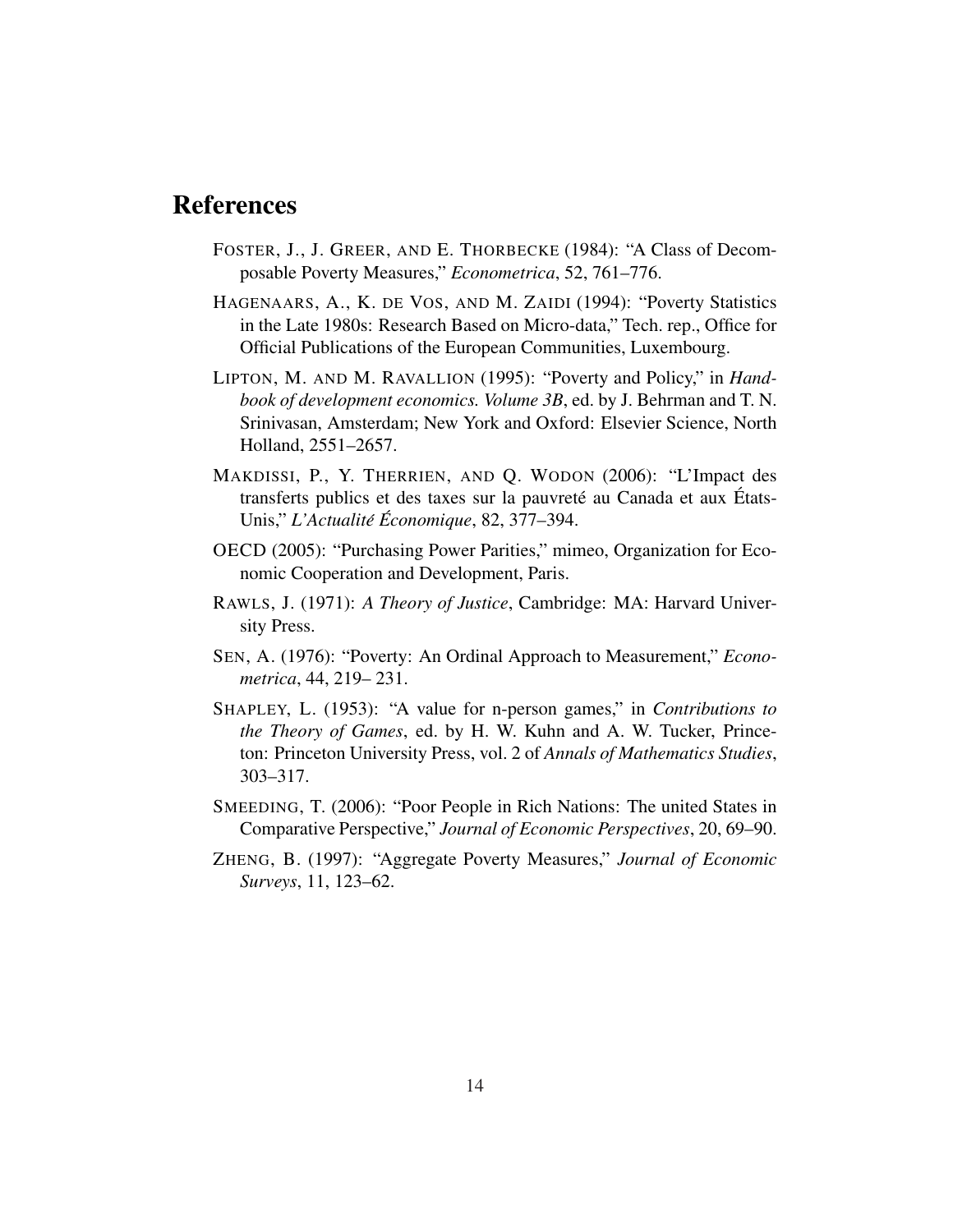<span id="page-14-0"></span>

| Market income                   | Cash property income                      |
|---------------------------------|-------------------------------------------|
| (MI)                            | Gross wages and salaries                  |
|                                 | Private occupational pensions             |
|                                 | Farm self-employment income               |
|                                 | Non-farm self-employment income           |
| Social assistance and insurance | Sickness benefits                         |
| (SAI)                           | Disability benefits                       |
|                                 | Occupational injury and disease benefits  |
|                                 | Maternity and other family leave benefits |
|                                 | Military, veterans, and war benefits      |
|                                 | Other social insurance benefits           |
|                                 | Social assistance cash benefits           |
|                                 | Near cash benefits                        |
| Other income sources            | In-kind earnings                          |
| (OS)                            | Alimony child support                     |
|                                 | Regular private transfers                 |
|                                 | Imputed rent for owner housing            |
| Payroll taxes                   | Mandatory employee contributions          |
| P <sub>1</sub>                  | Mandatory self-employment contributions   |

Table 1: Elements involved in each composite income source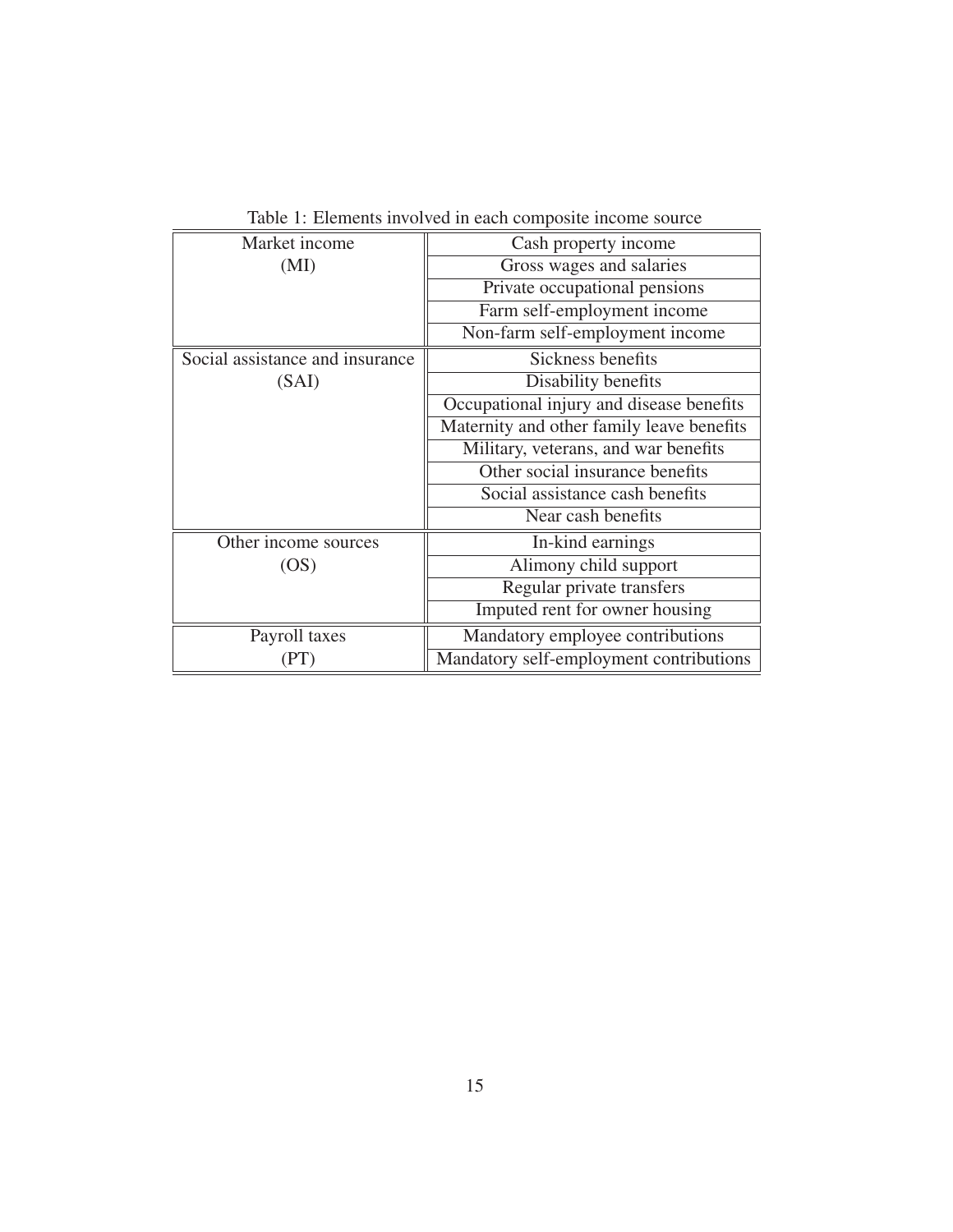<span id="page-15-0"></span>

|                                    | CA     | US    | UK      | DE.   | <b>SE</b> |
|------------------------------------|--------|-------|---------|-------|-----------|
| Purchasing power parity            | 1.21   |       | 0.641   | 0.994 | 9.31      |
| Absolute poverty line              | 10 089 |       | 5 7 6 9 | 8946  | 83 790    |
| $(z; \text{in domestic currency})$ |        |       |         |       |           |
| Mean net income (ratio to $z$ )    | 234.3  | 304.1 | 208.9   | 212.6 | 181.4     |
| Median net income (ratio to $z$ )  | 205    | 253.5 |         | 186.4 | 166       |

Table 2: Descriptive statistics (per adult equivalent adult)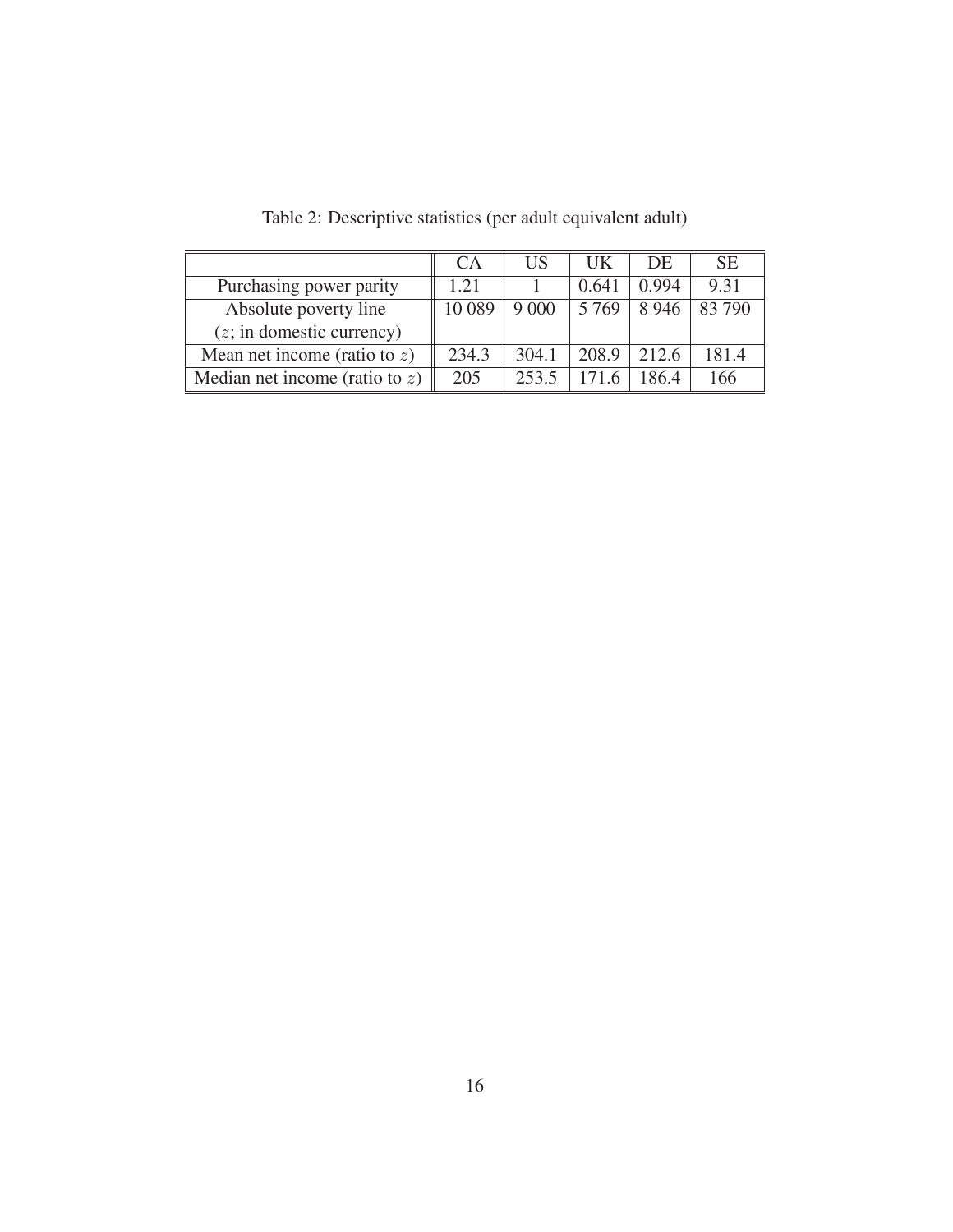|                   |        |           | $\overline{y}_i$ |        |           |
|-------------------|--------|-----------|------------------|--------|-----------|
|                   | CA     | <b>US</b> | <b>UK</b>        | DE     | <b>SE</b> |
| Market            | 178    | 225       | 150              | 153.9  | 140       |
| income            | (100)  | (100)     | (100)            | (100)  | (100)     |
| Old-age           | 13.7   | 15.3      | 10.8             | 29.15  | 21        |
| benefits          | (7.7)  | (6.8)     | (7.2)            | (19)   | (15)      |
| Child family      | 2.1    | .007      | 2.5              | 4.1    | 2.7       |
| benefits          | (1.2)  | (0.)      | (1.7)            | (2.7)  | (1.9)     |
| Unemployment      | 2.8    | .58       | .17              | 2.6    | 5.2       |
| benefits          | (1.6)  | (.26)     | (.1)             | (1.7)  | (3.7)     |
| Social assistance | 5.1    | 7.1       | 13.9             | 7      | 18.1      |
| & insurance       | (2.9)  | (3.1)     | (9.3)            | (4.5)  | (12.9)    |
| Total social      | 23.7   | 23        | 27.4             | 42.9   | 47        |
| transfers         | (13.3) | (10.2)    | (18.3)           | (27.9) | (33.6)    |
| Other income      | .78    | 15.8      | 1.4              | 7.9    | .9        |
| sources           | (.4)   | (7)       | (1)              | (5.1)  | (.6)      |
| Income            | 40.2   | 41.9      | 29.8             | 28.9   | 47.8      |
| taxes             | (22.6) | (18.6)    | (19.9)           | (18.8) | (34.1)    |
| Payroll           | 7.2    | 14        | 7.2              | 23.7   | 8.6       |
| taxes             | (4)    | (6.2)     | (4.8)            | (15.4) | (6.1)     |
| Other direct      |        | 4.7       |                  |        | 4.1       |
| taxes             |        | (2.1)     |                  |        | (2.9)     |
| <b>Total</b>      | 47.4   | 60.6      | 37               | 52.6   | 60.5      |
| taxes (TT)        | (26.6) | (26.9)    | (24.7)           | (34.2) | (43.2)    |
| Net income        | 155    | 203       | 142.2            | 152.04 | 127.6     |
| (NI)              | (87.1) | (90.2)    | (94.8)           | (98.7) | (91.1)    |

<span id="page-16-0"></span>Table 3: Average of the different income sources *per capita* as a percentage of the poverty line

Values in parentheses are the ratio of mean income source to mean market income. Standard errors on those estimates are small and do not exceed 1.4 percent of market income, 0.9 percent of net income and 20 percent for the other income sources.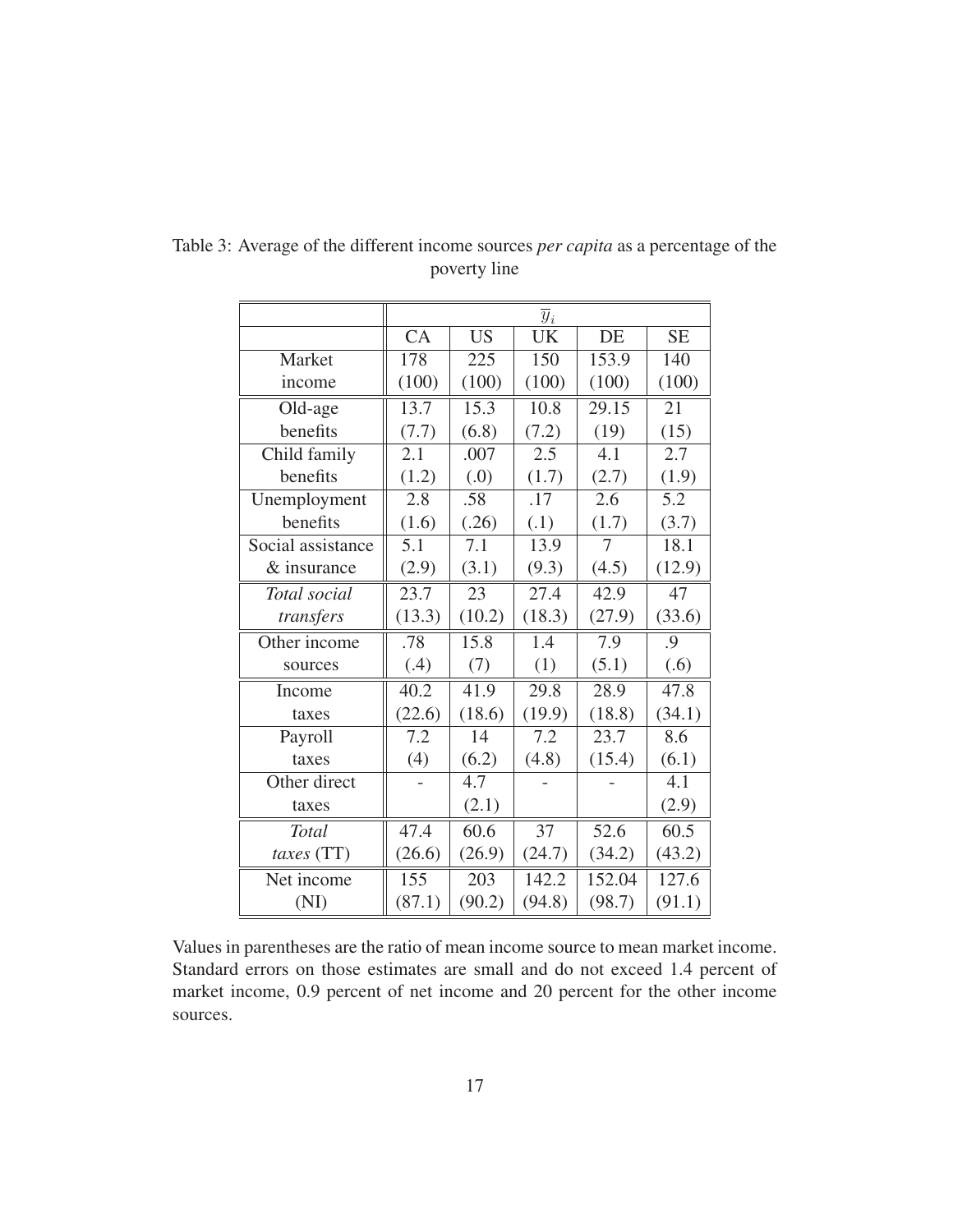|                   |                     |                | $\pi_0(y_i, z$                             |                 |                         |                                                                                                                                                                                                                                                                                                                                                                                                                                                                  |                         | $\Gamma_0(y_i, z$            |                   |                       |
|-------------------|---------------------|----------------|--------------------------------------------|-----------------|-------------------------|------------------------------------------------------------------------------------------------------------------------------------------------------------------------------------------------------------------------------------------------------------------------------------------------------------------------------------------------------------------------------------------------------------------------------------------------------------------|-------------------------|------------------------------|-------------------|-----------------------|
|                   | $\mathcal{L}$       | SU             | UK                                         | BE              | SE                      | $\mathfrak{S}% _{A}^{\ast}=\mathfrak{S}_{A}\!\!\left( a,b\right) ,\ \mathfrak{S}_{A}\!\!\left( a,b\right) ,\ \mathfrak{S}_{A}\!\!\left( a,b\right) ,\ \mathfrak{S}_{A}\!\!\left( a,b\right) ,\ \mathfrak{S}_{A}\!\!\left( a,b\right) ,\ \mathfrak{S}_{A}\!\!\left( a,b\right) ,\ \mathfrak{S}_{A}\!\!\left( a,b\right) ,\ \mathfrak{S}_{A}\!\!\left( a,b\right) ,\ \mathfrak{S}_{A}\!\!\left( a,b\right) ,\ \mathfrak{S}_{A}\!\!\left( a,b\right) ,\ \mathfrak{$ | <b>SU</b>               |                              | DЕ                | SE                    |
| Market            | 78.56               | 78.4           | 68.9                                       | 68.8            | 69.6                    | $\frac{1}{4}$                                                                                                                                                                                                                                                                                                                                                                                                                                                    | 34.8                    | 45.8                         | 44.7              | 49.6                  |
| income            | $\widehat{C}$       | $\widehat{C}$  | $\widehat{C}$                              | $\widetilde{S}$ | $\overline{4}$          | $\overline{f}$                                                                                                                                                                                                                                                                                                                                                                                                                                                   | $\widehat{\mathcal{G}}$ | $\overline{4}$               | (.53)             | $\widehat{S}$         |
| Old-age           | 7.70                | $\overline{5}$ | 4.6                                        | $\overline{17}$ | 12.3                    | 55.8                                                                                                                                                                                                                                                                                                                                                                                                                                                             | 46.]                    | 43                           | 58.4              | 58.6                  |
| benefits          | $\widetilde{C}$     | $\bigoplus$    | $\bigoplus$                                | $\overline{f}$  | $\widehat{\mathcal{C}}$ | $\odot$                                                                                                                                                                                                                                                                                                                                                                                                                                                          | $\overline{4}$          | $\widetilde{\left(5\right)}$ | $\bigodot$        | $\widetilde{(\cdot)}$ |
| Child             | 1.3                 | 002            | 1.25                                       | 1.14            | $\Box$                  | 60.3                                                                                                                                                                                                                                                                                                                                                                                                                                                             | 27.4                    | 50                           | 27.9              | 41.3                  |
| benefits          | (0)                 | (.001)         | (.05)                                      | (.08)           | (.06)                   | (2.9)                                                                                                                                                                                                                                                                                                                                                                                                                                                            | (13)                    | (1.9)                        | (1.9)             | $\odot$               |
| Unemployment      | $\ddot{\mathbf{8}}$ |                |                                            | $1.14$<br>(.08) |                         | 30.5                                                                                                                                                                                                                                                                                                                                                                                                                                                             | 28.2                    | 51.8                         | 44.3              |                       |
| benefits          | (0.04)              | (0.01)         | (10.)                                      |                 | $\frac{27}{21}$         | (1.4)                                                                                                                                                                                                                                                                                                                                                                                                                                                            | (2.2)                   | (7.1)                        | (2.4)             | $52.2$<br>(1.1)       |
| Social assistance | $\overline{c}$      | 3.0            |                                            | 3.1             |                         | 41.3                                                                                                                                                                                                                                                                                                                                                                                                                                                             | 43                      | 62.9                         | 44.3              |                       |
| $\&$ insurance    | $\bigoplus$         | (.06)          | $\begin{array}{c} 8.8 \\ (-2) \end{array}$ | (17)            | $9.6$<br>(.2)           | (1.4)                                                                                                                                                                                                                                                                                                                                                                                                                                                            | (7)                     | $(\dot{.}8)$                 | (1.6)             | 53.1                  |
| Other income      | $\overline{c}$      | 2.96           | 0.7                                        | $\frac{5}{1.5}$ | 59                      | 38                                                                                                                                                                                                                                                                                                                                                                                                                                                               | 18.8                    | 51.5                         | 19.2              | $\overline{65}$       |
| sources           | (03)                | (05)           | (.05)                                      | (0.0)           | (.05)                   | (3.3)                                                                                                                                                                                                                                                                                                                                                                                                                                                            | $\odot$                 | (2.6)                        | $\bigoplus$       | (4.2)                 |
| Income            | $-1.5$              | $-79$          |                                            | $-41$           | $\sum_{i}$              | $-3.8$                                                                                                                                                                                                                                                                                                                                                                                                                                                           | $-1.9$                  | $-6.8$                       | $-1.4$            | $-10.5$               |
| taxes             | (05)                | (.02)          | $\frac{2}{\sqrt{5}}$                       | (.03)           | (f)                     | $\bigoplus$                                                                                                                                                                                                                                                                                                                                                                                                                                                      | (0.04)                  | $\widetilde{C}$              | $\left(11\right)$ | $\widetilde{C}$       |
| Payroll           | $-55$               | $8 - 8$        | $-45$                                      | $-1.72$         | <b>66-</b>              | $-7.6$                                                                                                                                                                                                                                                                                                                                                                                                                                                           | $-5.7$                  | $-6.2$                       | $-7.2$            | $-11.6$               |
| taxes             | (.03)               | (.02)          | (50)                                       | (0.8)           | (.03)                   | (50)                                                                                                                                                                                                                                                                                                                                                                                                                                                             | (02)                    | <u>ි</u>                     | (.36)             | $\overline{A}$        |
| Other direct      |                     | $-53$          |                                            |                 | $-58$                   |                                                                                                                                                                                                                                                                                                                                                                                                                                                                  | $-11.3$                 |                              |                   | $-14.$                |
| taxes             |                     | (02)           |                                            |                 | (.02)                   |                                                                                                                                                                                                                                                                                                                                                                                                                                                                  | $\bigodot$              |                              |                   | C)                    |
| Net income        | 88.68               | 89.5           | 81.9                                       | 90.6            | 89.3                    | 57.2                                                                                                                                                                                                                                                                                                                                                                                                                                                             | $\frac{1}{4}$           | 57.6                         | 59.6              | $\sqrt{2}$            |
|                   | (3)                 | (.18)          | (.29)                                      | $\overline{4}$  | (3)                     | $\overline{f}$                                                                                                                                                                                                                                                                                                                                                                                                                                                   | $\widetilde{C}$         | $\overline{f}$               | $\overline{(5)}$  | (44)                  |

<span id="page-17-0"></span>Table 4: Poverty impact  $(\pi_0(y_i, z))$  and poverty effectiveness  $(\Gamma_0(y_i, z))$  of different income sources (based on the powerty head count) Table 4: Poverty impact  $(\pi_0(y_i, z))$  and poverty effectiveness  $(\Gamma_0(y_i, z))$  of different income sources (based on the poverty headcount)

N.B. Standard errors appear within the parentheses. N.B. Standard errors appear within the parentheses.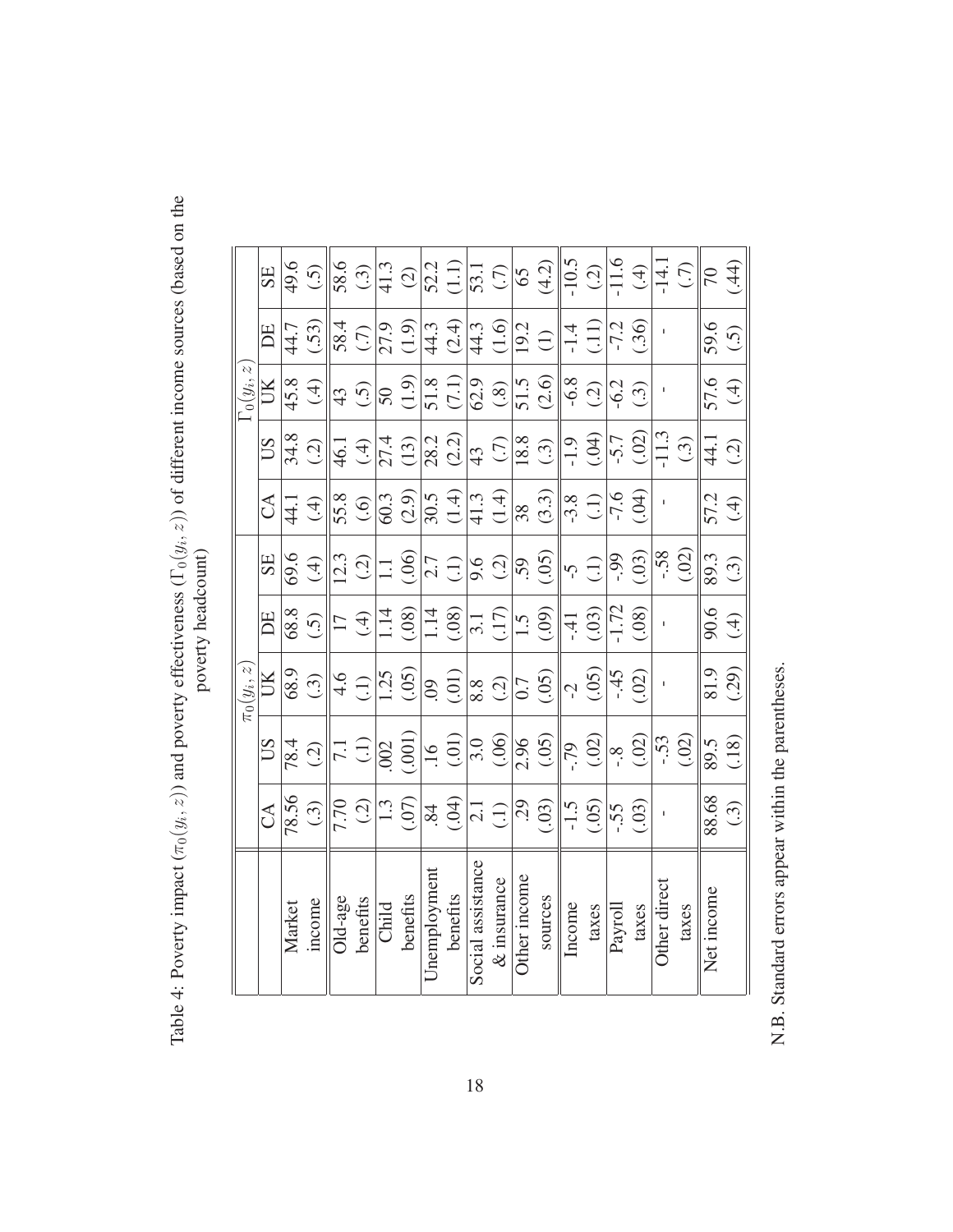|                       |                                                                                                                                                                                                                                                                                                                                                                                                                             |                                                                                                                                                                                                                                                                                                                     | $\pi_1(y_i, z$                                                                                                                        |                                                                                                                                                                            |                                                                                                                                                                                                                                                                              |                                                                                                           |                                                                                                                                               | $\Gamma_1(y_i,z$                                                                                                                                                                                                                                                                                    |                                                                                                                    |                                                                                                                                    |
|-----------------------|-----------------------------------------------------------------------------------------------------------------------------------------------------------------------------------------------------------------------------------------------------------------------------------------------------------------------------------------------------------------------------------------------------------------------------|---------------------------------------------------------------------------------------------------------------------------------------------------------------------------------------------------------------------------------------------------------------------------------------------------------------------|---------------------------------------------------------------------------------------------------------------------------------------|----------------------------------------------------------------------------------------------------------------------------------------------------------------------------|------------------------------------------------------------------------------------------------------------------------------------------------------------------------------------------------------------------------------------------------------------------------------|-----------------------------------------------------------------------------------------------------------|-----------------------------------------------------------------------------------------------------------------------------------------------|-----------------------------------------------------------------------------------------------------------------------------------------------------------------------------------------------------------------------------------------------------------------------------------------------------|--------------------------------------------------------------------------------------------------------------------|------------------------------------------------------------------------------------------------------------------------------------|
|                       | $\mathfrak{S}$                                                                                                                                                                                                                                                                                                                                                                                                              | SU                                                                                                                                                                                                                                                                                                                  |                                                                                                                                       | DE                                                                                                                                                                         |                                                                                                                                                                                                                                                                              |                                                                                                           | $ S_1 $                                                                                                                                       | $ \Xi $                                                                                                                                                                                                                                                                                             | DE                                                                                                                 | $\text{SE}$                                                                                                                        |
| Market                |                                                                                                                                                                                                                                                                                                                                                                                                                             |                                                                                                                                                                                                                                                                                                                     |                                                                                                                                       | $\frac{69.24}{(49)}$                                                                                                                                                       | $\frac{\text{SE}}{70.03}$                                                                                                                                                                                                                                                    | $\frac{CA}{44.96}$                                                                                        |                                                                                                                                               |                                                                                                                                                                                                                                                                                                     | $\frac{44.98}{53}$                                                                                                 |                                                                                                                                    |
| income                | 80.03<br>(.27)                                                                                                                                                                                                                                                                                                                                                                                                              | 78.92<br>(.16)                                                                                                                                                                                                                                                                                                      |                                                                                                                                       |                                                                                                                                                                            |                                                                                                                                                                                                                                                                              |                                                                                                           | $35.09$<br>(.2)                                                                                                                               | 46.88<br>(.37)                                                                                                                                                                                                                                                                                      |                                                                                                                    | $\frac{49.94}{(5)}$                                                                                                                |
| $\overline{Old}$ -age |                                                                                                                                                                                                                                                                                                                                                                                                                             |                                                                                                                                                                                                                                                                                                                     |                                                                                                                                       |                                                                                                                                                                            |                                                                                                                                                                                                                                                                              |                                                                                                           |                                                                                                                                               |                                                                                                                                                                                                                                                                                                     |                                                                                                                    |                                                                                                                                    |
| benefits              |                                                                                                                                                                                                                                                                                                                                                                                                                             |                                                                                                                                                                                                                                                                                                                     |                                                                                                                                       |                                                                                                                                                                            |                                                                                                                                                                                                                                                                              |                                                                                                           | $\frac{51.74}{(.37)}$                                                                                                                         |                                                                                                                                                                                                                                                                                                     |                                                                                                                    |                                                                                                                                    |
| Child                 |                                                                                                                                                                                                                                                                                                                                                                                                                             |                                                                                                                                                                                                                                                                                                                     |                                                                                                                                       |                                                                                                                                                                            |                                                                                                                                                                                                                                                                              |                                                                                                           |                                                                                                                                               |                                                                                                                                                                                                                                                                                                     |                                                                                                                    |                                                                                                                                    |
| benefits              |                                                                                                                                                                                                                                                                                                                                                                                                                             |                                                                                                                                                                                                                                                                                                                     |                                                                                                                                       |                                                                                                                                                                            |                                                                                                                                                                                                                                                                              |                                                                                                           |                                                                                                                                               |                                                                                                                                                                                                                                                                                                     |                                                                                                                    |                                                                                                                                    |
| Unemployment          |                                                                                                                                                                                                                                                                                                                                                                                                                             |                                                                                                                                                                                                                                                                                                                     |                                                                                                                                       |                                                                                                                                                                            |                                                                                                                                                                                                                                                                              |                                                                                                           |                                                                                                                                               |                                                                                                                                                                                                                                                                                                     |                                                                                                                    |                                                                                                                                    |
| benefits              |                                                                                                                                                                                                                                                                                                                                                                                                                             |                                                                                                                                                                                                                                                                                                                     |                                                                                                                                       |                                                                                                                                                                            |                                                                                                                                                                                                                                                                              |                                                                                                           |                                                                                                                                               |                                                                                                                                                                                                                                                                                                     |                                                                                                                    |                                                                                                                                    |
| Social assistance     |                                                                                                                                                                                                                                                                                                                                                                                                                             |                                                                                                                                                                                                                                                                                                                     |                                                                                                                                       |                                                                                                                                                                            |                                                                                                                                                                                                                                                                              |                                                                                                           |                                                                                                                                               |                                                                                                                                                                                                                                                                                                     |                                                                                                                    |                                                                                                                                    |
| $&$ insurance         |                                                                                                                                                                                                                                                                                                                                                                                                                             |                                                                                                                                                                                                                                                                                                                     |                                                                                                                                       |                                                                                                                                                                            |                                                                                                                                                                                                                                                                              |                                                                                                           |                                                                                                                                               |                                                                                                                                                                                                                                                                                                     |                                                                                                                    |                                                                                                                                    |
| Other income          |                                                                                                                                                                                                                                                                                                                                                                                                                             |                                                                                                                                                                                                                                                                                                                     |                                                                                                                                       |                                                                                                                                                                            |                                                                                                                                                                                                                                                                              |                                                                                                           |                                                                                                                                               |                                                                                                                                                                                                                                                                                                     |                                                                                                                    |                                                                                                                                    |
| sources               | $\frac{8}{9}. \frac{4}{1}. \frac{6}{1}. \frac{6}{1}. \frac{6}{1}. \frac{6}{1}. \frac{6}{1}. \frac{6}{1}. \frac{6}{1}. \frac{6}{1}. \frac{6}{1}. \frac{6}{1}. \frac{6}{1}. \frac{6}{1}. \frac{6}{1}. \frac{6}{1}. \frac{6}{1}. \frac{6}{1}. \frac{6}{1}. \frac{6}{1}. \frac{6}{1}. \frac{6}{1}. \frac{6}{1}. \frac{6}{1}. \frac{6}{1}. \frac{6}{1}. \frac{6}{1}. \frac{6}{1}. \frac{6}{1}. \frac{6}{1}. \frac{6}{1}. \frac{$ | $\frac{1}{2}$ $\frac{1}{2}$ $\frac{1}{2}$ $\frac{1}{2}$ $\frac{1}{2}$ $\frac{1}{2}$ $\frac{1}{2}$ $\frac{1}{2}$ $\frac{1}{2}$ $\frac{1}{2}$ $\frac{1}{2}$ $\frac{1}{2}$ $\frac{1}{2}$ $\frac{1}{2}$ $\frac{1}{2}$ $\frac{1}{2}$ $\frac{1}{2}$ $\frac{1}{2}$ $\frac{1}{2}$ $\frac{1}{2}$ $\frac{1}{2}$ $\frac{1}{2}$ | $\frac{8}{8}$<br>$\frac{(12)}{(134)}$<br>$\frac{(36)}{(154)}$<br>$\frac{(12)}{(154)}$<br>$\frac{(12)}{(154)}$<br>$\frac{(12)}{(154)}$ | $\frac{17}{17}$ , $\frac{47}{17}$ , $\frac{38}{17}$ , $\frac{6}{17}$ , $\frac{6}{17}$ , $\frac{6}{17}$ , $\frac{6}{17}$ , $\frac{6}{17}$ , $\frac{6}{17}$ , $\frac{6}{17}$ | $\frac{14.4}{1.3}$<br>$\frac{(23)}{1.93}$<br>$\frac{(65)}{3.64}$<br>$\frac{(1)}{13.2}$<br>$\frac{(2)}{17}$                                                                                                                                                                   | $\frac{(4)}{68.99}$ $\frac{(4)}{114.4}$ $\frac{(1.5)}{66.24}$ $\frac{(8.1)}{93.82}$ $\frac{(1.1)}{71.65}$ | 98.09<br>$(16.6)$<br>$(16.6)$<br>$(2.0)$<br>$(2.0)$<br>$(3.83)$<br>$(3.1)$<br>$(4.7)$<br>$(5.0)$<br>$(16.6)$<br>$(3.0)$<br>$(3.1)$<br>$(4.0)$ | $\begin{array}{r} 1.38 \\ 89.9 \\ 89.9 \\ 108.9 \\ 108.9 \\ 108.9 \\ 108.9 \\ 108.8 \\ 108.8 \\ 108.8 \\ 108.8 \\ 108.8 \\ 108.8 \\ 108.8 \\ 108.8 \\ 108.8 \\ 108.8 \\ 108.8 \\ 108.8 \\ 108.8 \\ 108.8 \\ 108.8 \\ 108.8 \\ 108.8 \\ 108.8 \\ 108.8 \\ 108.8 \\ 108.8 \\ 108.8 \\ 108.8 \\ 108.8$ | $\frac{59.95}{(67)}$ $\frac{(67)}{(2.87)}$ $\frac{(1.1)}{(71.05)}$ $\frac{(1.1)}{(71.05)}$ $\frac{(1.0)}{(71.05)}$ | $\frac{\sqrt{38}}{68.30}$ $\frac{(36)}{72.41}$ $\frac{(11)}{72.41}$ $\frac{(36)}{72.41}$ $\frac{(36)}{72.41}$ $\frac{(36)}{72.41}$ |
| Income                |                                                                                                                                                                                                                                                                                                                                                                                                                             |                                                                                                                                                                                                                                                                                                                     |                                                                                                                                       |                                                                                                                                                                            |                                                                                                                                                                                                                                                                              |                                                                                                           |                                                                                                                                               |                                                                                                                                                                                                                                                                                                     |                                                                                                                    |                                                                                                                                    |
| taxes                 | $\frac{1}{2.01}$<br>(.03)<br>(.01)                                                                                                                                                                                                                                                                                                                                                                                          | $\frac{1}{1}$ , $\frac{1}{2}$ , $\frac{1}{2}$ , $\frac{1}{2}$ , $\frac{1}{2}$ , $\frac{1}{2}$ , $\frac{1}{2}$ , $\frac{1}{2}$ , $\frac{1}{2}$ , $\frac{1}{2}$                                                                                                                                                       | $\frac{15}{(0.02)}$<br>(.02)<br>(.01)                                                                                                 | $\frac{1}{1.34}$<br>(.03)<br>(.03)                                                                                                                                         | $\frac{4}{1}$<br>$\frac{3}{1}$<br>$\frac{3}{1}$<br>$\frac{1}{2}$<br>$\frac{1}{2}$<br>$\frac{1}{2}$<br>$\frac{1}{2}$<br>$\frac{1}{2}$<br>$\frac{1}{2}$<br>$\frac{1}{2}$<br>$\frac{1}{2}$<br>$\frac{1}{2}$<br>$\frac{1}{2}$<br>$\frac{1}{2}$<br>$\frac{1}{2}$<br>$\frac{1}{2}$ | $\frac{5.01}{\frac{(.11)}{.10.25}}$                                                                       |                                                                                                                                               | $\frac{22}{7.22}$<br>(.12)<br>(.11)                                                                                                                                                                                                                                                                 | $\frac{4.74}{(1.19)}$<br>$\frac{9.36}{1.74}$                                                                       | $\frac{10.35}{(10.45)}$ $\frac{(1.5)}{24.45}$                                                                                      |
| Payroll               |                                                                                                                                                                                                                                                                                                                                                                                                                             |                                                                                                                                                                                                                                                                                                                     |                                                                                                                                       |                                                                                                                                                                            |                                                                                                                                                                                                                                                                              |                                                                                                           |                                                                                                                                               |                                                                                                                                                                                                                                                                                                     |                                                                                                                    |                                                                                                                                    |
| taxes                 |                                                                                                                                                                                                                                                                                                                                                                                                                             |                                                                                                                                                                                                                                                                                                                     |                                                                                                                                       |                                                                                                                                                                            |                                                                                                                                                                                                                                                                              |                                                                                                           |                                                                                                                                               |                                                                                                                                                                                                                                                                                                     |                                                                                                                    |                                                                                                                                    |
| Other direct          |                                                                                                                                                                                                                                                                                                                                                                                                                             |                                                                                                                                                                                                                                                                                                                     |                                                                                                                                       |                                                                                                                                                                            |                                                                                                                                                                                                                                                                              |                                                                                                           | $(01)$ .                                                                                                                                      |                                                                                                                                                                                                                                                                                                     |                                                                                                                    |                                                                                                                                    |
| taxes                 |                                                                                                                                                                                                                                                                                                                                                                                                                             |                                                                                                                                                                                                                                                                                                                     |                                                                                                                                       |                                                                                                                                                                            |                                                                                                                                                                                                                                                                              |                                                                                                           |                                                                                                                                               |                                                                                                                                                                                                                                                                                                     |                                                                                                                    | (.61)                                                                                                                              |
| Net income            |                                                                                                                                                                                                                                                                                                                                                                                                                             | 96.24                                                                                                                                                                                                                                                                                                               | 94.5<br>(.36)                                                                                                                         |                                                                                                                                                                            | 97.1<br>(.1)                                                                                                                                                                                                                                                                 |                                                                                                           | $\frac{47.4}{(.22)}$                                                                                                                          |                                                                                                                                                                                                                                                                                                     |                                                                                                                    | $\sqrt{6.1}$                                                                                                                       |
|                       | 96.18<br>(.2)                                                                                                                                                                                                                                                                                                                                                                                                               |                                                                                                                                                                                                                                                                                                                     |                                                                                                                                       | 97.5<br>(. 15)                                                                                                                                                             |                                                                                                                                                                                                                                                                              | $rac{62}{(43)}$                                                                                           |                                                                                                                                               | 66.5<br>(.5)                                                                                                                                                                                                                                                                                        | $\overline{4.5}$                                                                                                   |                                                                                                                                    |

<span id="page-18-0"></span>Table 5: Poverty impact  $(\pi_1(y_i, z))$  and poverty effectiveness  $(\Gamma_1(y_i, z))$  of different income sources (based on the powerty deficit) Table 5: Poverty impact  $(\pi_1(y_i, z))$  and poverty effectiveness  $(\Gamma_1(y_i, z))$  of different income sources (based on the poverty deficit)

N.B. Standard errors appear within the parentheses. N.B. Standard errors appear within the parentheses.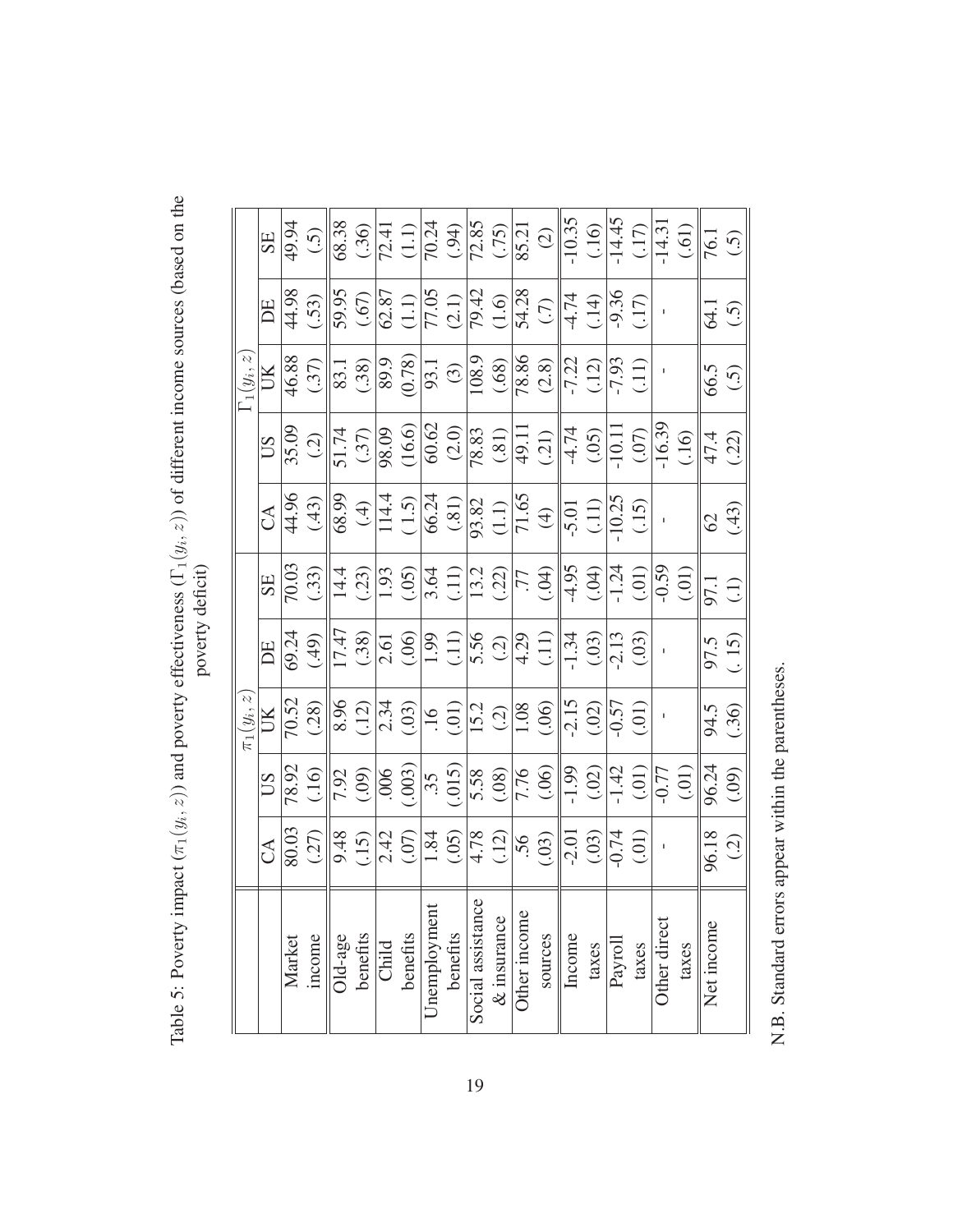<span id="page-19-0"></span>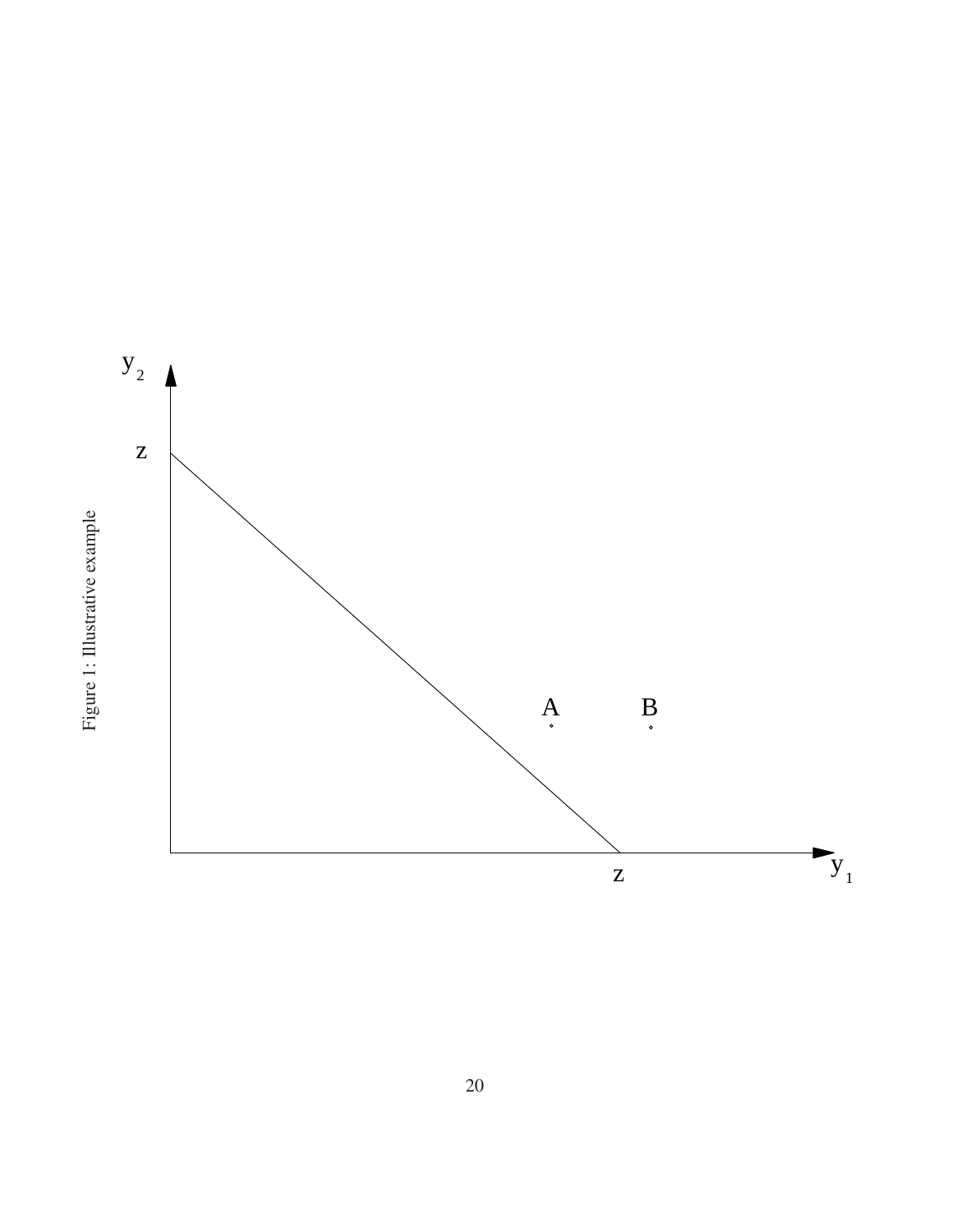<span id="page-20-0"></span>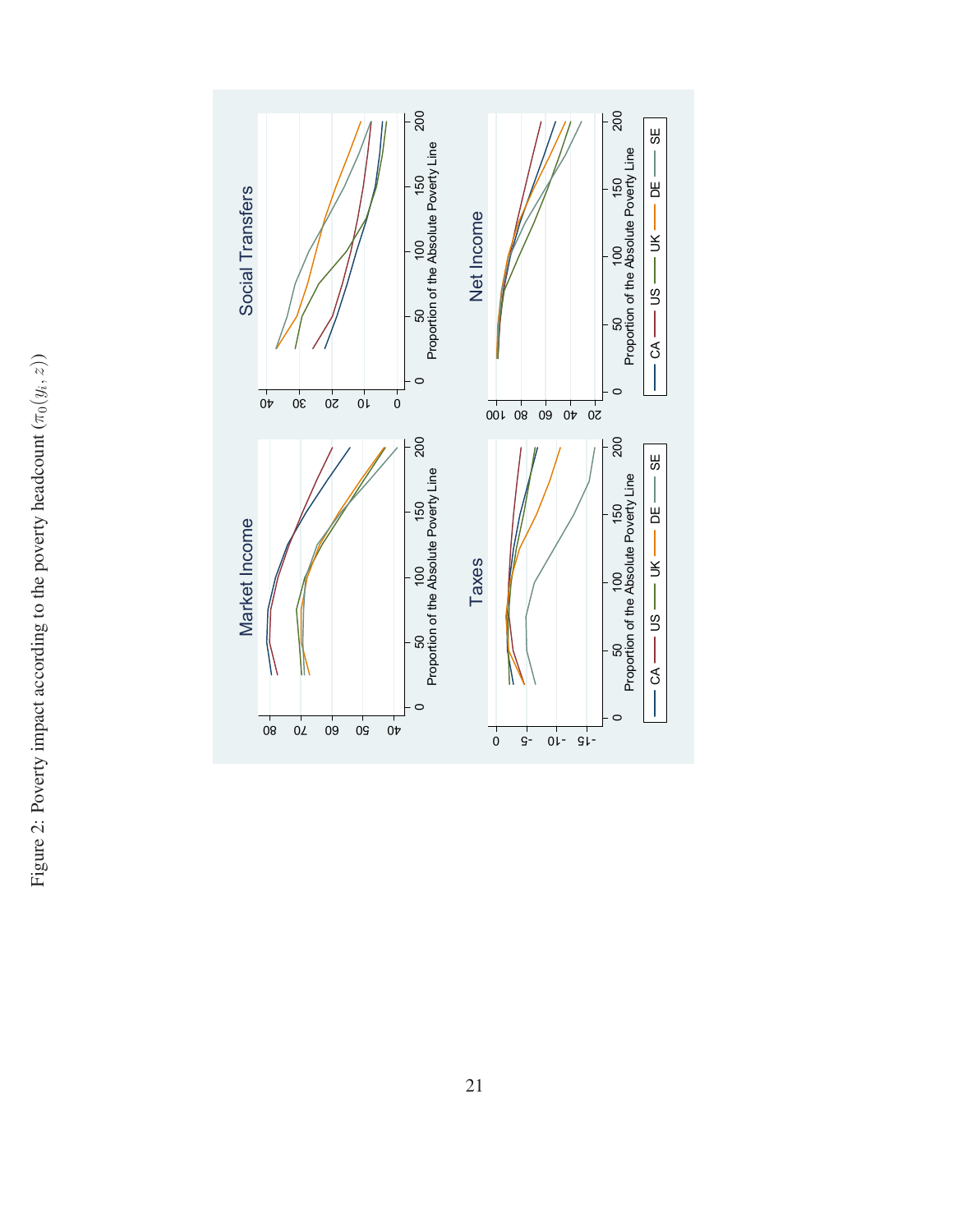<span id="page-21-0"></span>

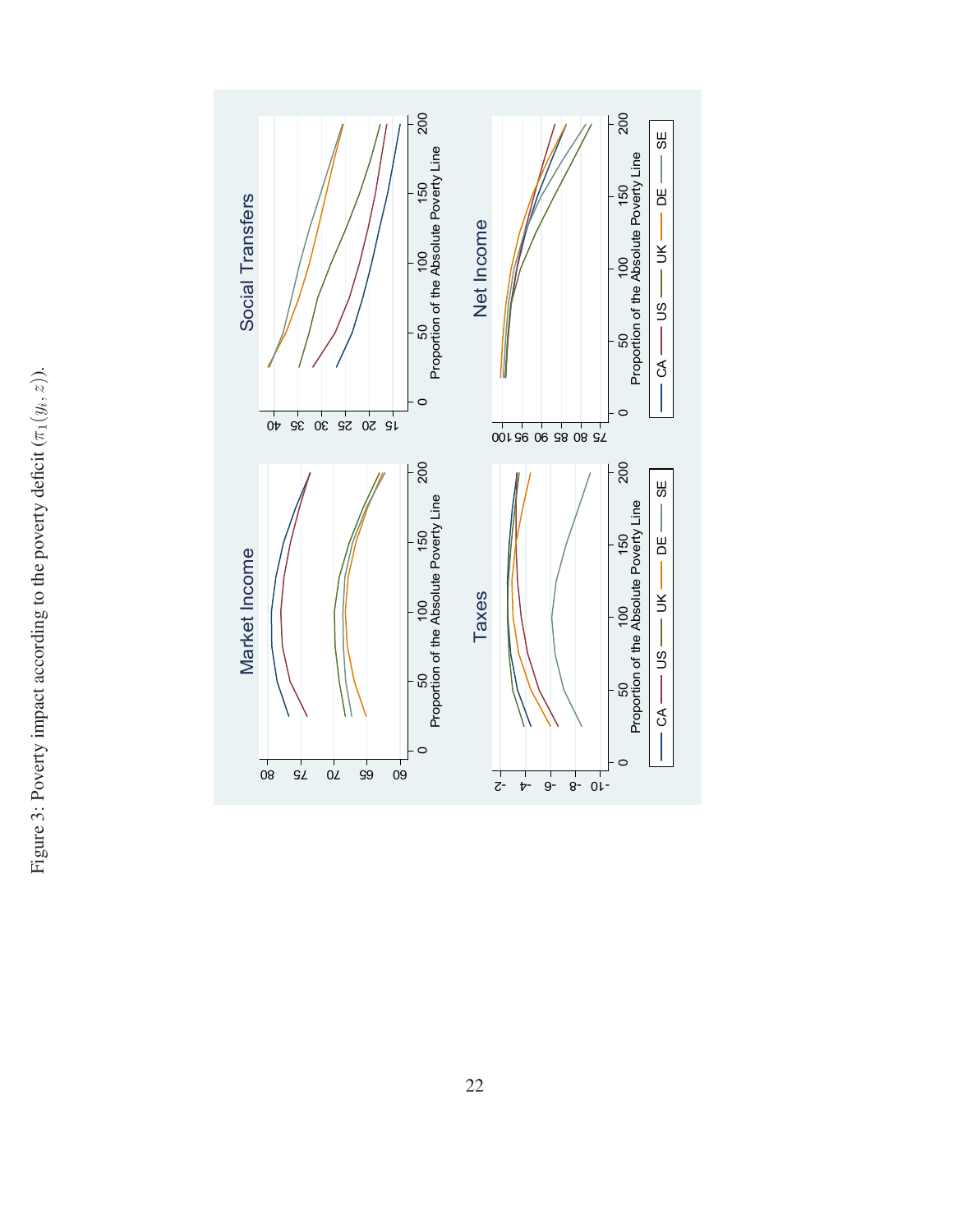<span id="page-22-0"></span>